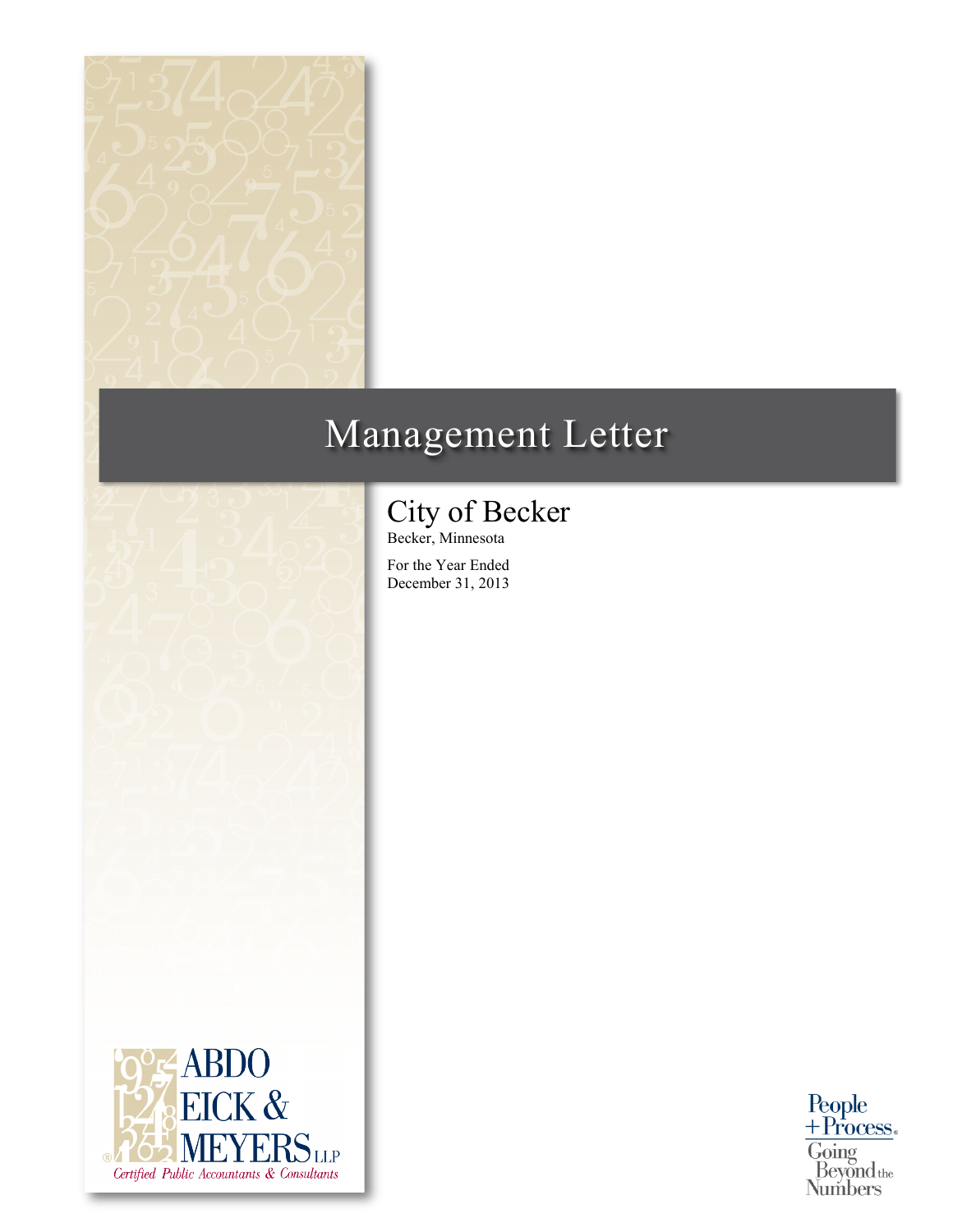

May 7, 2014

Management, Honorable Mayor and City Council City of Becker, Minnesota

We have audited the financial statements of the governmental activities, the business-type activities, each major fund, and the aggregate remaining fund information of the City of Becker, Minnesota (the City), for the year ended December 31, 2013. Professional standards require that we provide you with information about our responsibilities under generally accepted auditing standards as well as certain information related to the planned scope and timing of our audit. We have communicated such information in our letter dated November 11, 2013. Professional standards require that we provide you with the following information related to our audit.

# **Our Responsibility under Auditing Standards Generally Accepted in the United States of America**

As stated in our engagement letter, our responsibility, as described by professional standards, is to express opinions about whether the financial statements, prepared by management with your oversight, are fairly presented, in all material respects, in conformity with accounting principles generally accepted in the United States of America. Our audit of the financial statements does not relieve you or management of your responsibilities.

Our responsibility is to plan and perform the audit to obtain reasonable, but not absolute, assurance that the financial statements are free of material misstatement. As part of our audit, we considered the internal control over financial reporting of the City. Such considerations were solely for the purpose of determining our audit procedures and not to provide any assurance concerning such internal control over financial reporting. We are responsible for communicating significant matters related to the audit that are, in our professional judgment, relevant to your responsibilities in overseeing the financial reporting process. However, we are not required to design procedures specifically to identify such matters.

# **Significant Audit Findings**

In planning and performing our audit, we considered the City's internal control over financial reporting as a basis for designing auditing procedures for the purpose of expressing our opinion on the financial statements, but not for the purpose of expressing an opinion on the effectiveness of the City's internal control over financial reporting. Accordingly, we do not express an opinion on the effectiveness of the City's internal control over financial reporting.

Our consideration of internal control over financial reporting was for the limited purpose described in the preceding paragraph and was not designed to identify all deficiencies in internal control over financial reporting that might be significant deficiencies or material weaknesses. A *deficiency in internal control* exists when the design or operation of a control does not allow management or employees, in the normal course of performing their assigned functions, to prevent, or detect and correct misstatements on a timely basis.

A *material weakness* is a deficiency, or combination of deficiencies, in internal control such that there is a reasonable possibility that a material misstatement of the City's financial statements will not be prevented, or detected and corrected on a timely basis. We did not identify any deficiencies in internal control that we consider to be material weaknesses.

A *significant deficiency* is a deficiency, or combination of deficiencies, in internal control that is less severe than a material weakness, yet important enough to merit attention by those charged with governance. We identified certain deficiencies in internal control over financial reporting, described in the following pages as findings 2013-001 and 2013-002, which we consider to be significant deficiencies in internal control over financial reporting.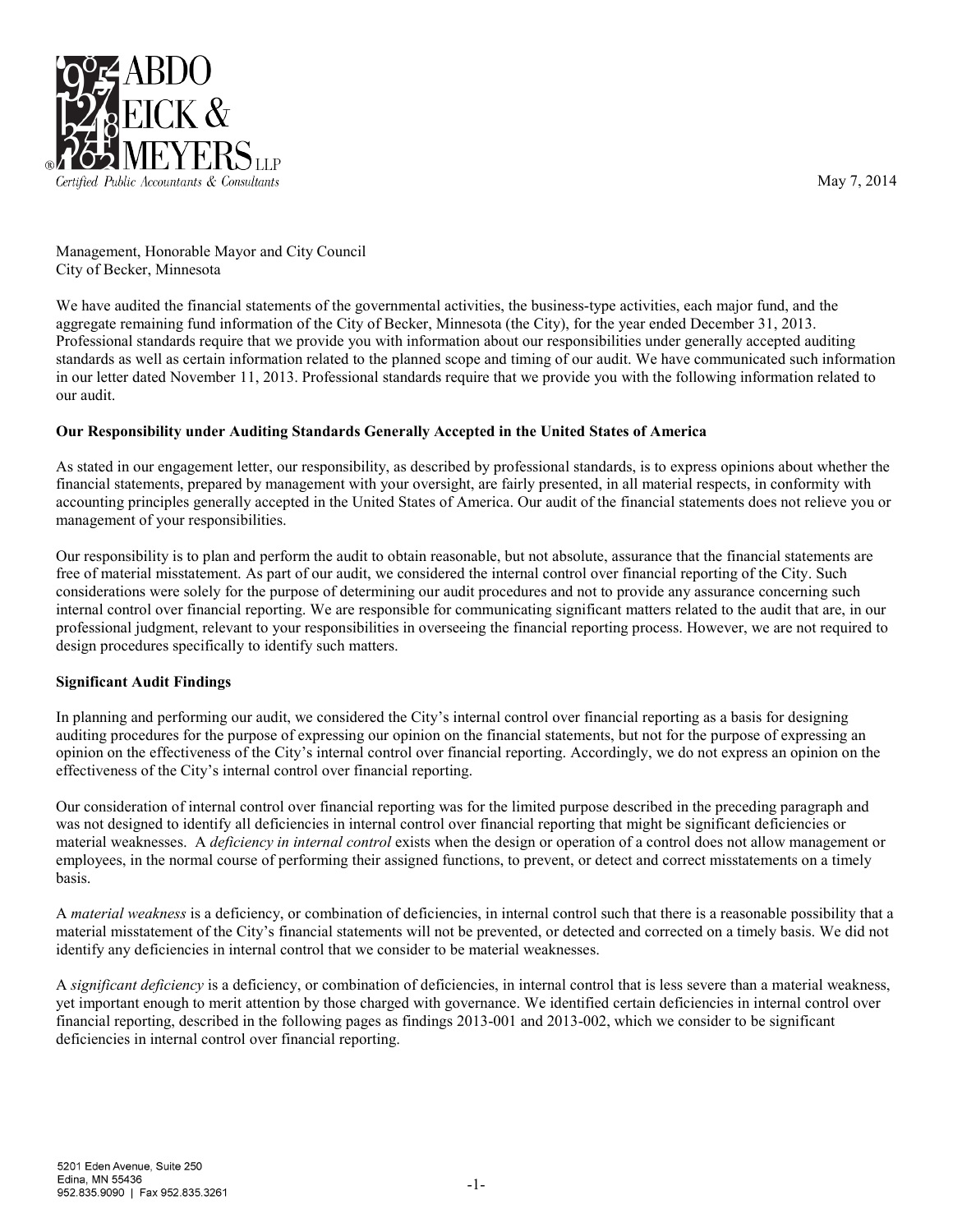# **2013-001 Preparation of financial statements**

| Condition:      | As in prior years, we were requested to draft the audited financial statements and related footnote<br>disclosures as part of our regular audit services. Recent auditing standards require auditors to<br>communicate this situation to the City Council as an internal control deficiency. Ultimately, it is<br>management's responsibility to provide for the preparation of your statements and footnotes, and the<br>responsibility of the auditor to determine the fairness of presentation of those statements. It is our<br>responsibility to inform you that this deficiency could result in a material misstatement to the<br>financial statements that could have been prevented or detected by your management. Essentially,<br>the auditors cannot be part of your internal control process.                                                                                                                      |
|-----------------|--------------------------------------------------------------------------------------------------------------------------------------------------------------------------------------------------------------------------------------------------------------------------------------------------------------------------------------------------------------------------------------------------------------------------------------------------------------------------------------------------------------------------------------------------------------------------------------------------------------------------------------------------------------------------------------------------------------------------------------------------------------------------------------------------------------------------------------------------------------------------------------------------------------------------------|
| Criteria:       | Internal controls should be in place to provide reasonable assurance over financial reporting.                                                                                                                                                                                                                                                                                                                                                                                                                                                                                                                                                                                                                                                                                                                                                                                                                                 |
| Cause:          | From a practical standpoint we do both for you at the same time in connection with our audit. This is<br>not unusual for us to do with an organization of your size.                                                                                                                                                                                                                                                                                                                                                                                                                                                                                                                                                                                                                                                                                                                                                           |
| Effect:         | The effectiveness of the internal control system relies on enforcement by management. The effect of<br>deficiencies in internal controls can result in undetected errors in financial reporting.                                                                                                                                                                                                                                                                                                                                                                                                                                                                                                                                                                                                                                                                                                                               |
| Recommendation: | It is your responsibility to make the ultimate decision to accept this degree of risk associated with<br>this condition because of cost or other considerations. As in prior years, we have instructed<br>management to review a draft of the auditor prepared financials in detail for their accuracy; we have<br>answered any questions they might have, and have encouraged research of any accounting guidance<br>in connection with the adequacy and appropriateness of classification of disclosure in your<br>statements. We are satisfied that the appropriate steps have been taken to provide you with the<br>completed financial statements. While the City is reviewing the financial statements we recommend<br>that a disclosure checklist be utilized to ensure all required disclosures are presented and the City<br>should agree its financial software to the numbers reported in the financial statements. |

# *Management response*:

For now, the City's management accepts the degree of risk associated with this condition and thoroughly reviews a draft of the financial statements.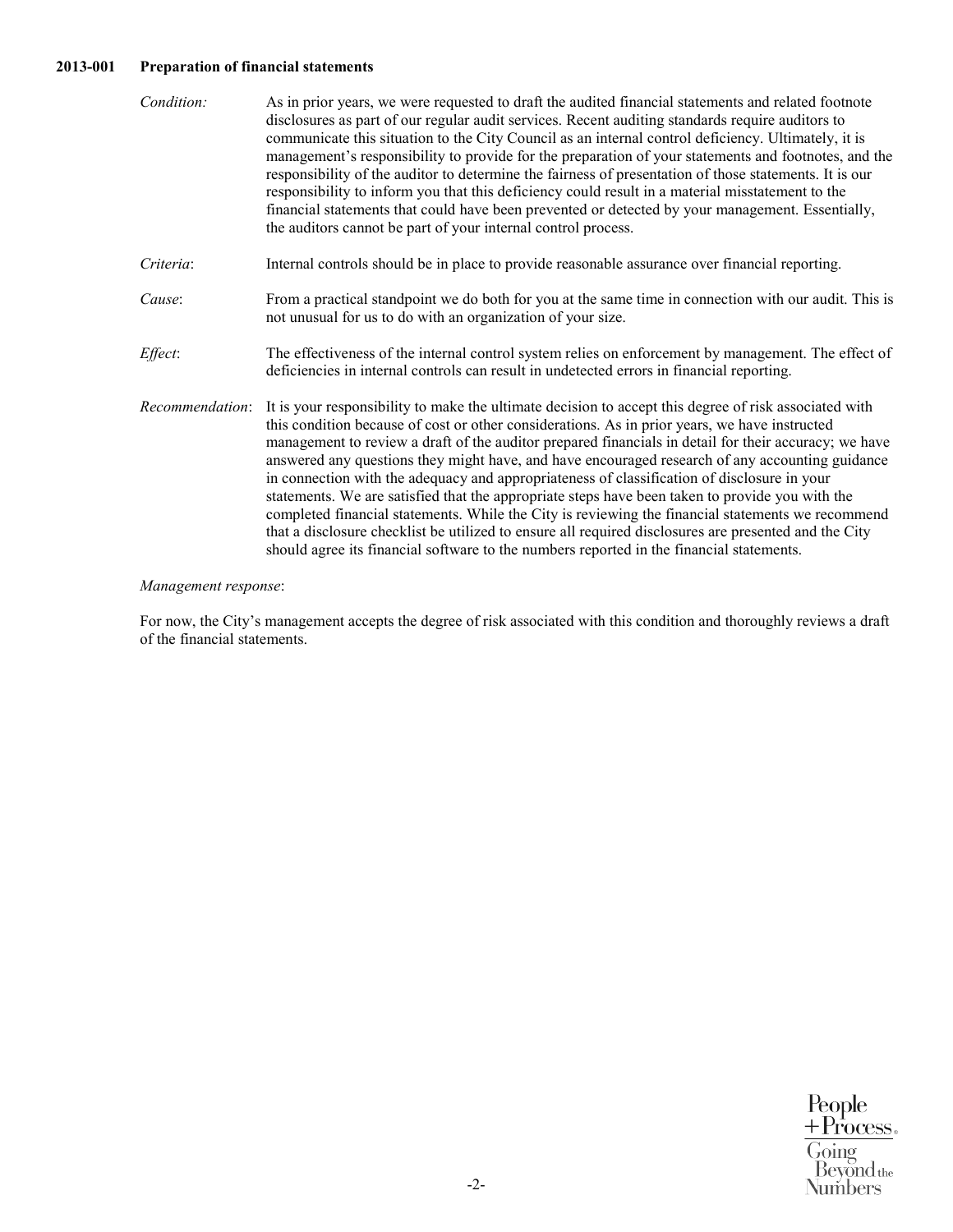# **2013-002 Limited segregation of duties**

| Condition:      | During our audit we reviewed procedures over cash receipts, cash disbursements, payroll, utility<br>billing, financial reporting, and capital assets and found the City to have limited segregation of<br>duties over those transaction cycles.                                                                                                                                                                                                                                                                                                                                                                                                                 |
|-----------------|-----------------------------------------------------------------------------------------------------------------------------------------------------------------------------------------------------------------------------------------------------------------------------------------------------------------------------------------------------------------------------------------------------------------------------------------------------------------------------------------------------------------------------------------------------------------------------------------------------------------------------------------------------------------|
| Criteria:       | There are four general categories of duties: authorization, custody, record keeping and<br>reconciliation. In an ideal system, different employees perform each of these four major functions.<br>In other words, no one person has control of two or more of these responsibilities.                                                                                                                                                                                                                                                                                                                                                                           |
| Cause:          | As a result of the limited number of staff, in the disbursement cycle, the Finance Director has access<br>to checks, ability to posts to the general ledger, and prepares bank reconciliations. In the receipts<br>cycle, the Finance Director maintains accounts receivable invoices, posts to the general ledger,<br>prepares deposits and brings to the bank, and reconciles the bank statement. In the payroll cycle, the<br>Accounting Clerk has control over the checks, sets up employee records, posts to the general ledger.<br>In the utility billing cycle, the City Council approves rates but the Utility Billing Clerk, does all<br>other duties. |
| Effect:         | The existence of this limited segregation of duties increases the risk of fraud.                                                                                                                                                                                                                                                                                                                                                                                                                                                                                                                                                                                |
| Recommendation: | While we recognize the number of staff is not large enough to eliminate this deficiency, we<br>recommend that the City evaluate the current procedures and segregate duties where possible and<br>implement any compensating controls. We are aware some compensating controls are in place;<br>however, it is important that the City Council is aware of this condition and monitor all financial<br>information.                                                                                                                                                                                                                                             |

#### *Management response:*

Management recognizes that it is not economically feasible to correct this finding, however is aware of the deficiency and is relying on oversight by management and the City Council to monitor this deficiency.

# **Compliance**

As part of obtaining reasonable assurance about whether the financial statements are free of material misstatement, we performed tests of compliance with certain provisions of Minnesota statutes. However, providing an opinion on compliance with those provisions was not an objective of our audit. While our audit provides a reasonable basis for our opinion, it does not provide a legal determination of the City's compliance with those requirements. We noted no instances of noncompliance with Minnesota statutes.

#### **Planned Scope and Timing of the Audit**

We performed the audit according to the planned scope and timing previously communicated to you.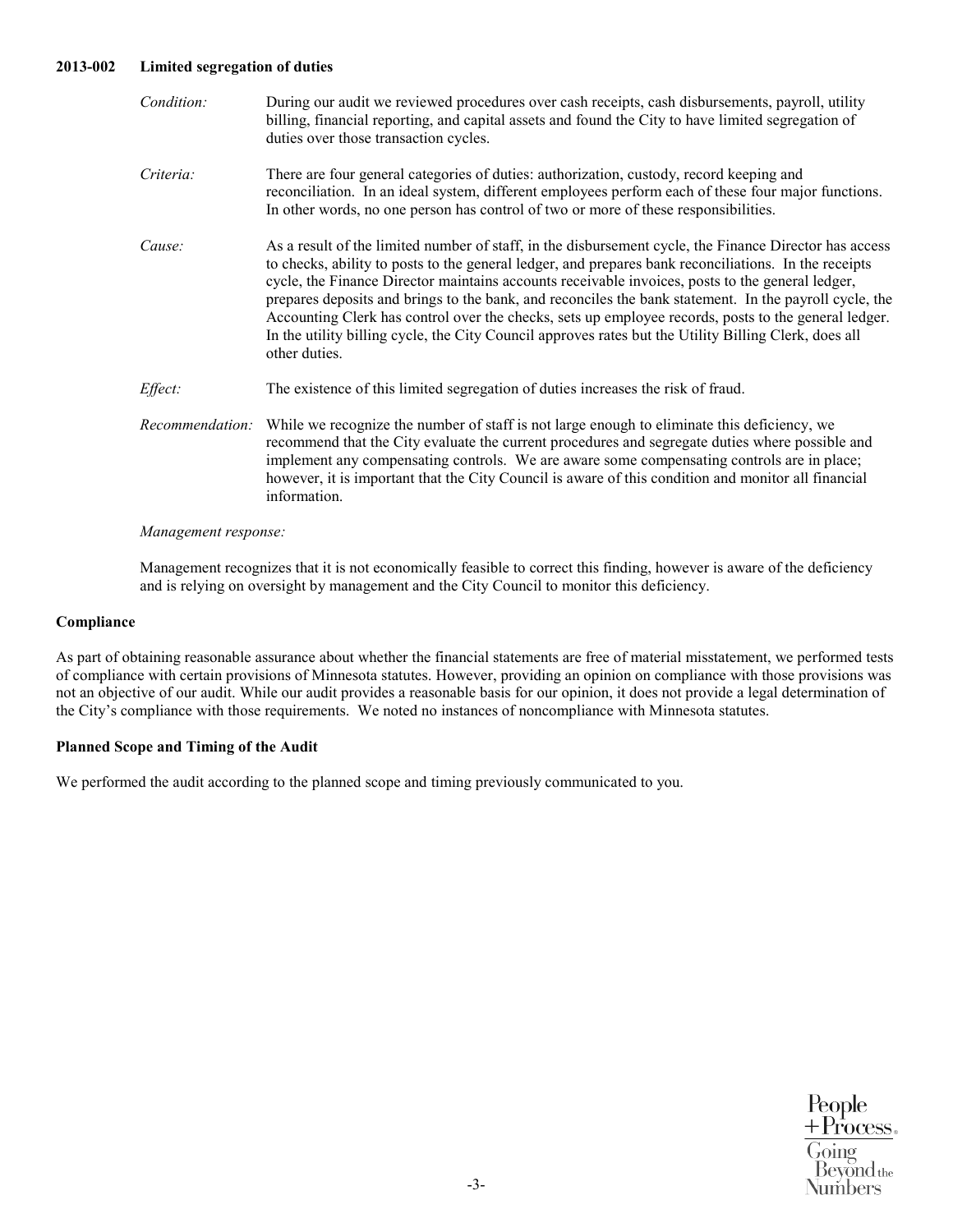# **Qualitative Aspects of Accounting Practices**

Management is responsible for the selection and use of appropriate accounting policies. The significant accounting policies used by the City are described in Note 1 to the financial statements. The requirements of GASB statement No. 61 were adopted for the year ended December 31, 2013. The application of existing policies was not changed during the year. We noted no transactions entered into by the City during the year for which there is a lack of authoritative guidance or consensus. All significant transactions have been recognized in the financial statements in the proper period.

Accounting estimates are an integral part of the financial statements prepared by management and are based on management's knowledge and experience about past and current events and assumptions about future events. Certain accounting estimates are particularly sensitive because of their significance to the financial statements and because of the possibility that future events affecting them may differ significantly from those expected. The most sensitive estimates affecting the financial statements include depreciation on capital assets and allocation of payroll.

- Management's estimate of depreciation is based on estimated useful lives of the assets. Depreciation is calculated using the straight-line method.
- Allocations of gross wages and payroll benefits are approved by the City Council within the City's budget and are derived from each employee's estimated time to be spent servicing the respective function of the City. These allocations are also used in allocating accrued compensated absences payable.

We evaluated the key factors and assumptions used to develop these accounting estimates in determining that it is reasonable in relation to the financial statements taken as a whole. The disclosures in the financial statements are neutral, consistent, and clear. Certain financial statement disclosures are particularly sensitive because of their significance to financial statement users.

# **Difficulties Encountered in Performing the Audit**

We encountered no significant difficulties in dealing with management in performing and completing our audit.

### **Corrected and Uncorrected Misstatements**

Professional standards require us to accumulate all known and likely misstatements identified during the audit, other than those that are trivial, and communicate them to the appropriate level of management. Management has corrected all such misstatements.

We also assisted in preparing a number of year end accounting entries. These were necessary to adjust the City's records at year end to correct ending balances.

# **Disagreements with Management**

For purposes of this letter, professional standards define a disagreement with management as a financial accounting, reporting, or auditing matter, whether or not resolved to our satisfaction, that could be significant to the financial statements or the auditor's report. We are pleased to report that no such disagreements arose during the course of our audit.

# **Management Representations**

We have requested certain representations from management that are included in the management representations letter May 7, 2014**.** 

#### **Management Consultations with Other Independent Accountants**

In some cases, management may decide to consult with other accountants about auditing and accounting matters, similar to obtaining a "second opinion" on certain situations. If a consultation involves application of an accounting principle to the City's financial statements or a determination of the type of auditor's opinion that may be expressed on those statements, our professional standards require the consulting accountant to check with us to determine that the consultant has all the relevant facts. To our knowledge, there were no such consultations with other accountants.

# **Other Audit Findings or Issues**

We generally discuss a variety of matters, including the application of accounting principles and auditing standards, with management each year prior to retention as the City's auditors. However, these discussions occurred in the normal course of our professional relationship and our responses were not a condition to our retention.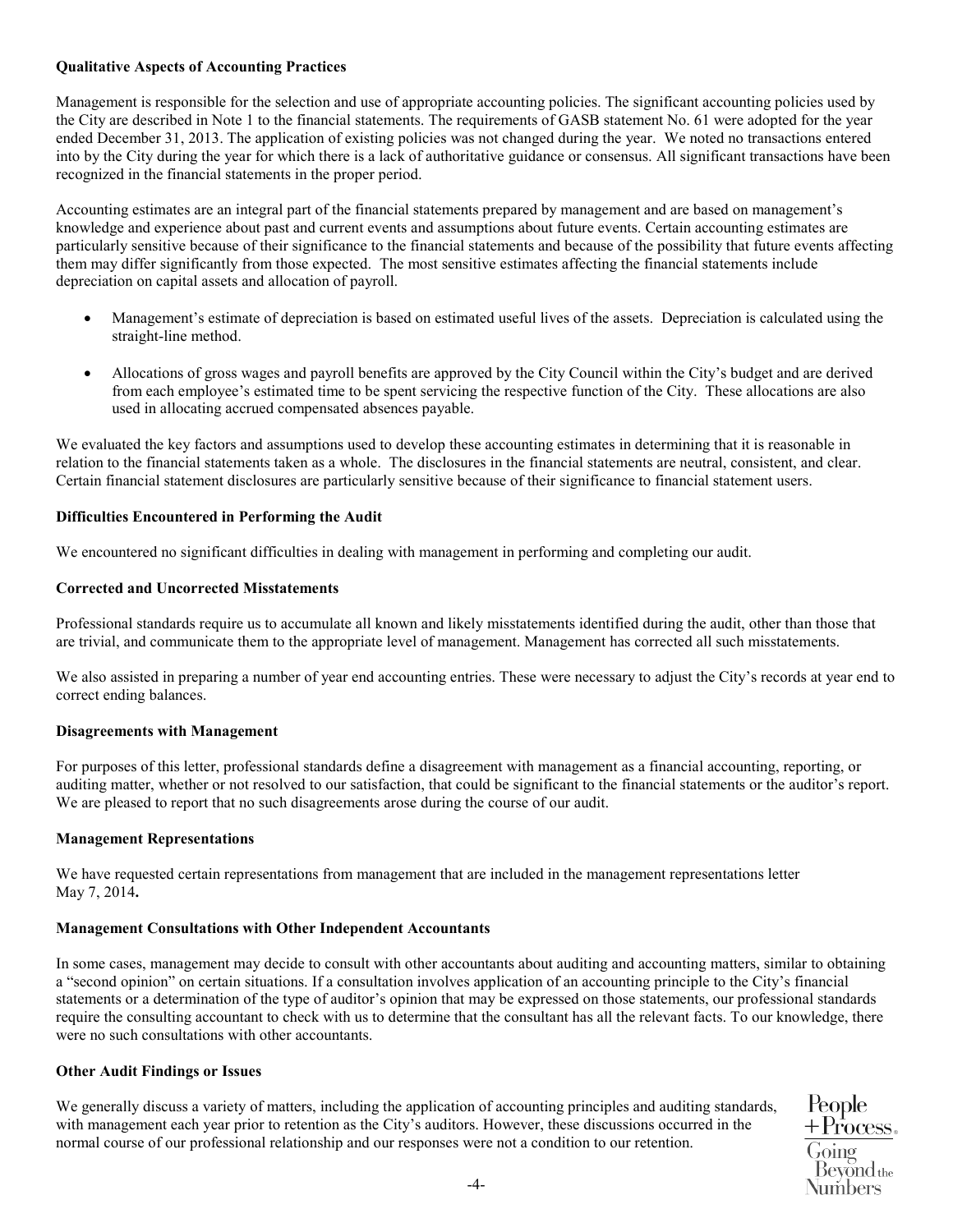# **Other Matters**

With respect to the supplementary information accompanying the financial statements, we made certain inquiries of management and evaluated the form, content, and methods of preparing the information to determine that the information complies with accounting principles generally accepted in the United States of America, the method of preparing it has not changed from the prior period, and the information is appropriate and complete in relation to our audit of the financial statements. We compared and reconciled the supplementary information to the underlying accounting records used to prepare the financial statements or to the financial statements themselves.

# **Other Item**

As part of our audit procedures we performed procedures/walkthroughs of transaction cycles performed during operation of the community center and golf course. We discussed the procedures performed related to the receipts, disbursements, payroll and inventory transaction cycles with staff and documented the steps performed and understanding of processes. Walkthroughs were completed for randomly selected receipts and disbursements, determining that procedures were being performed as documented. We also completed an inventory test count at the golf course. As a result of the procedures performed, we noted procedures were performed as described and in accordance with City policies, and no significant discrepancies during testing completed.

# **Financial Position and Results of Operations**

Our principal observations and recommendations are summarized on the following pages. These recommendations resulted from our observations made in connection with our audit of the City's financial statements for the year ended December 31, 2013.

# **General Fund**

The General fund is used to account for resources traditionally associated with government, which are not required legally or by sound principal management to be accounted for in another fund. The General fund balance decreased \$363,019 from 2012. The fund balance of \$1,210,242 is 36 percent of current year expenditures. We recommend the fund balance be maintained at a level sufficient to fund operations until the major revenue sources are received in June. We feel a reserve of approximately 40 to 50 percent of planned expenditures and transfers out is adequate to meet working capital and small emergency needs.

The purposes and benefits of a fund balance are as follows:

- Expenditures are incurred somewhat evenly throughout the year. However, property tax and state aid revenues are not received until the second half of the year. An adequate fund balance will provide the cash flow required to finance the governmental fund expenditures.
- The City is vulnerable to legislative actions at the State and Federal level. The State continually adjusts the local government aid formulas. An adequate fund balance will provide a temporary buffer against aid adjustments.
- Expenditures not anticipated at the time the annual budget was adopted may need immediate City Council action. These would include capital outlay, replacement, lawsuits and other items. An adequate fund balance will provide the financing needed for such expenditures.
- A strong fund balance will assist the City in maintaining, improving or obtaining its bond rating. The result will be better interest rates in future bond sales.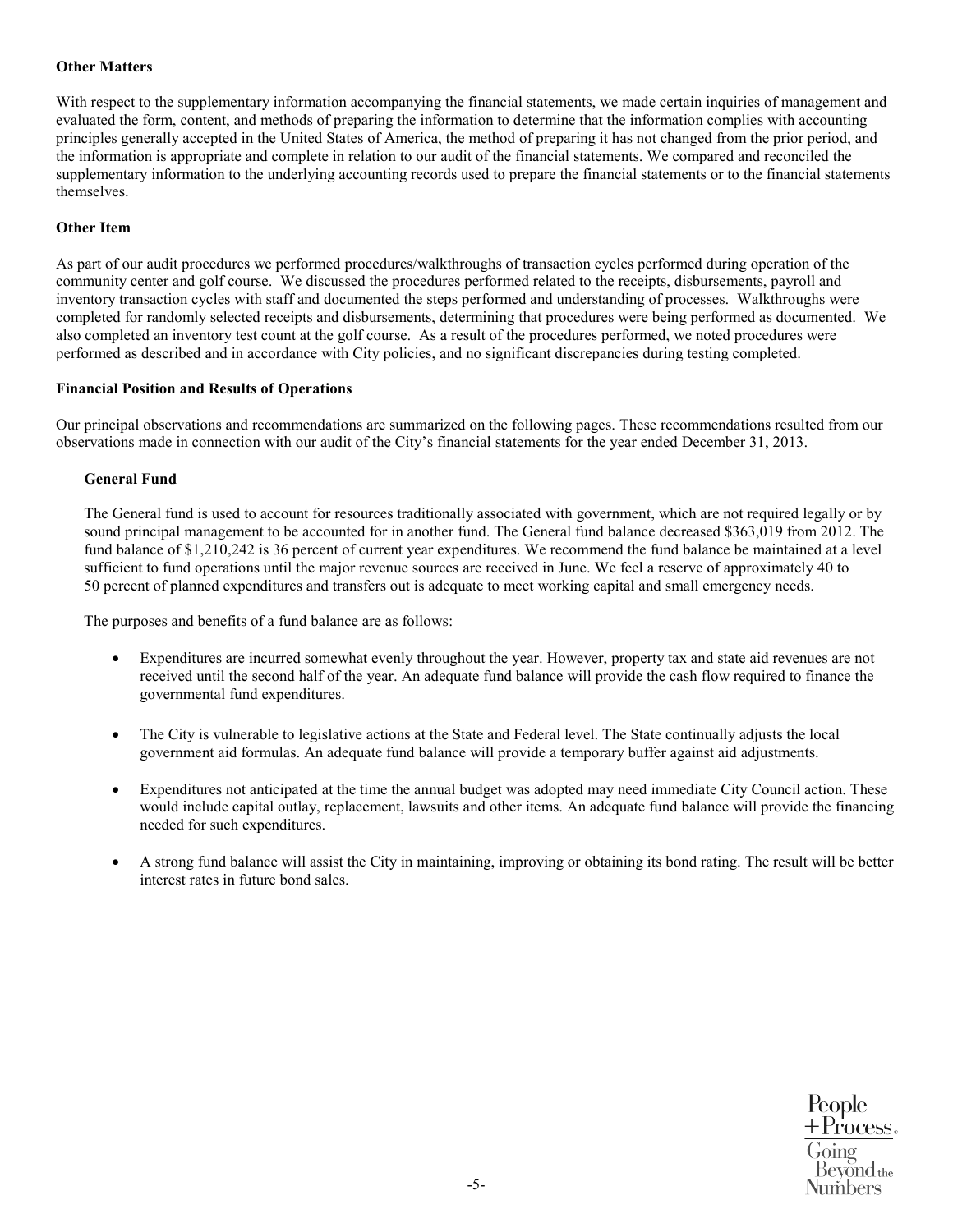The prior four years of fund balance relative to budget are presented below.

| Year | Unassigned<br><b>Fund Balance</b><br>December 31 | Total<br><b>Fund Balance</b><br>December 31 | <b>Budget</b><br>Year | General<br>Fund<br><b>Budget</b> | Percent<br>of Unassigned<br><b>Fund Balance</b><br>to Budget | Percent<br>of Total<br><b>Fund Balance</b><br>to Budget |
|------|--------------------------------------------------|---------------------------------------------|-----------------------|----------------------------------|--------------------------------------------------------------|---------------------------------------------------------|
| 2009 | ,124,988<br>S.                                   | 1,283,261<br>S.                             | 2010                  | \$3,209,000                      | $\%$<br>35.1                                                 | $\frac{0}{0}$<br>40.0                                   |
| 2010 | 869,026                                          | 1,027,372                                   | 2011                  | 2,625,620                        | 33.1                                                         | 39.1                                                    |
| 2011 | 898,543                                          | 1,187,734                                   | 2012                  | 2,676,275                        | 33.6                                                         | 44.4                                                    |
| 2012 | 1,302,174                                        | 1,573,261                                   | 2013                  | 2,730,280                        | 47.7                                                         | 57.6                                                    |
| 2013 | 946,533                                          | 1,210,242                                   | 2014                  | 3,001,406                        | 31.5                                                         | 40.3                                                    |

**Fund Balance as a Percent of Next Year's Budget**

# 40.0% 39.1% 44.4% 57.6% 40.3% \$3,209,000 \$2,625,620 \$2,676,275 \$2,730,280 \$3,001,406 \$- \$500,000 \$1,000,000 \$1,500,000 \$2,000,000 \$2,500,000 \$3,000,000 \$3,500,000 2009 2010 2011 2012 2013 2014 Actual Fund Balance -Budget

We have compiled a peer group average derived from information we have requested from the Office of the State Auditor and then compiled data for Cities of the 4th class which have populations of 2,500-10,000. In 2011 and 2012, the average General fund balance as a percentage of expenditures was 69 percent and 76, percent, respectively. Although, the City's percentage is lower than the peer group, the 40.3 percent is in accordance with the City's adopted fund balance policy and excess funds are transferred to other funds as approved by Council.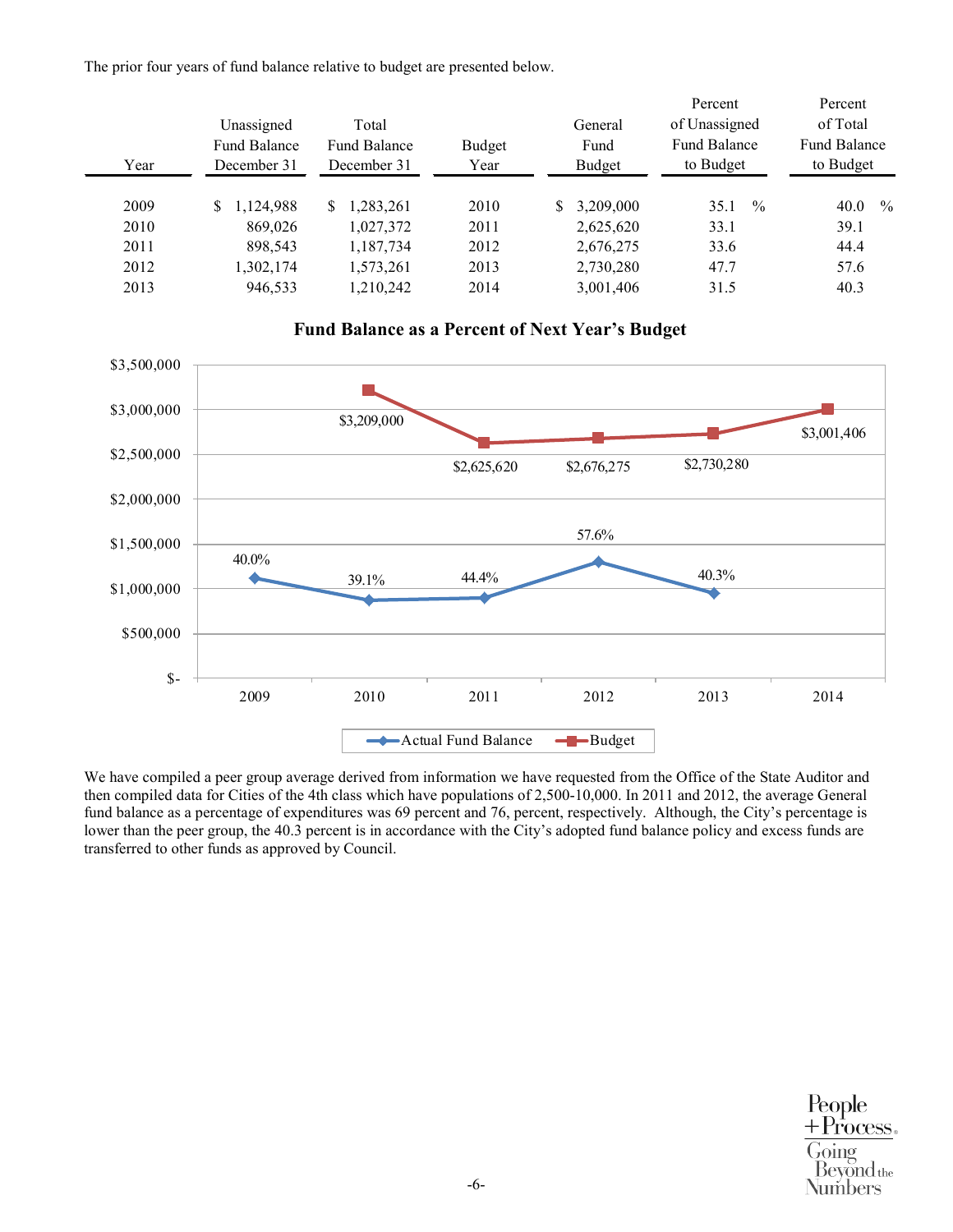### A summary of the 2013 operations are as follows:

|                                      | Final           |                 |                  |
|--------------------------------------|-----------------|-----------------|------------------|
|                                      | <b>Budget</b>   | Actual          | Variance with    |
|                                      | Amounts         | Amounts         | Final Budget     |
|                                      |                 |                 |                  |
| Revenues                             | 2,730,280<br>\$ | 2,994,838<br>S. | \$<br>264,558    |
| Expenditures                         | 2,323,180       | 2,273,936       | 49,244           |
| Excess of revenues                   |                 |                 |                  |
| over expenditures                    | 407,100         | 720,902         | 313,802          |
|                                      |                 |                 |                  |
| Other financing sources (uses)       |                 |                 |                  |
| Transfers in                         |                 | 3,179           | 3,179            |
| Transfers out                        | (407,100)       | (1,087,100)     | (680,000)        |
|                                      |                 |                 |                  |
| Total other financing sources (uses) | (407, 100)      | (1,083,921)     | (676, 821)       |
| Net change in fund balances          |                 | (363, 019)      | (363,019)        |
|                                      |                 |                 |                  |
| Fund balances, January 1             | 1,573,261       | 1,573,261       |                  |
|                                      |                 |                 |                  |
| Fund balances, December 31           | 1,573,261<br>S  | 1,210,242<br>S  | (363, 019)<br>\$ |

The total expenditures had a positive budget variance of \$49,244. The most significant positive expenditure variance was in public works department which was under budget by \$74,747 due to less than expected expenses related to personal services in the fund.

The total revenues had a positive budget variance of \$264,558. This can be attributed to licenses and permits and special assessments being over budget by \$140,736 and \$94,082, respectively.

Transfers out exceeded budget by \$680,000 as a result of additional transfers to the Revolving Capital fund, in accordance with the City's fund balance policy.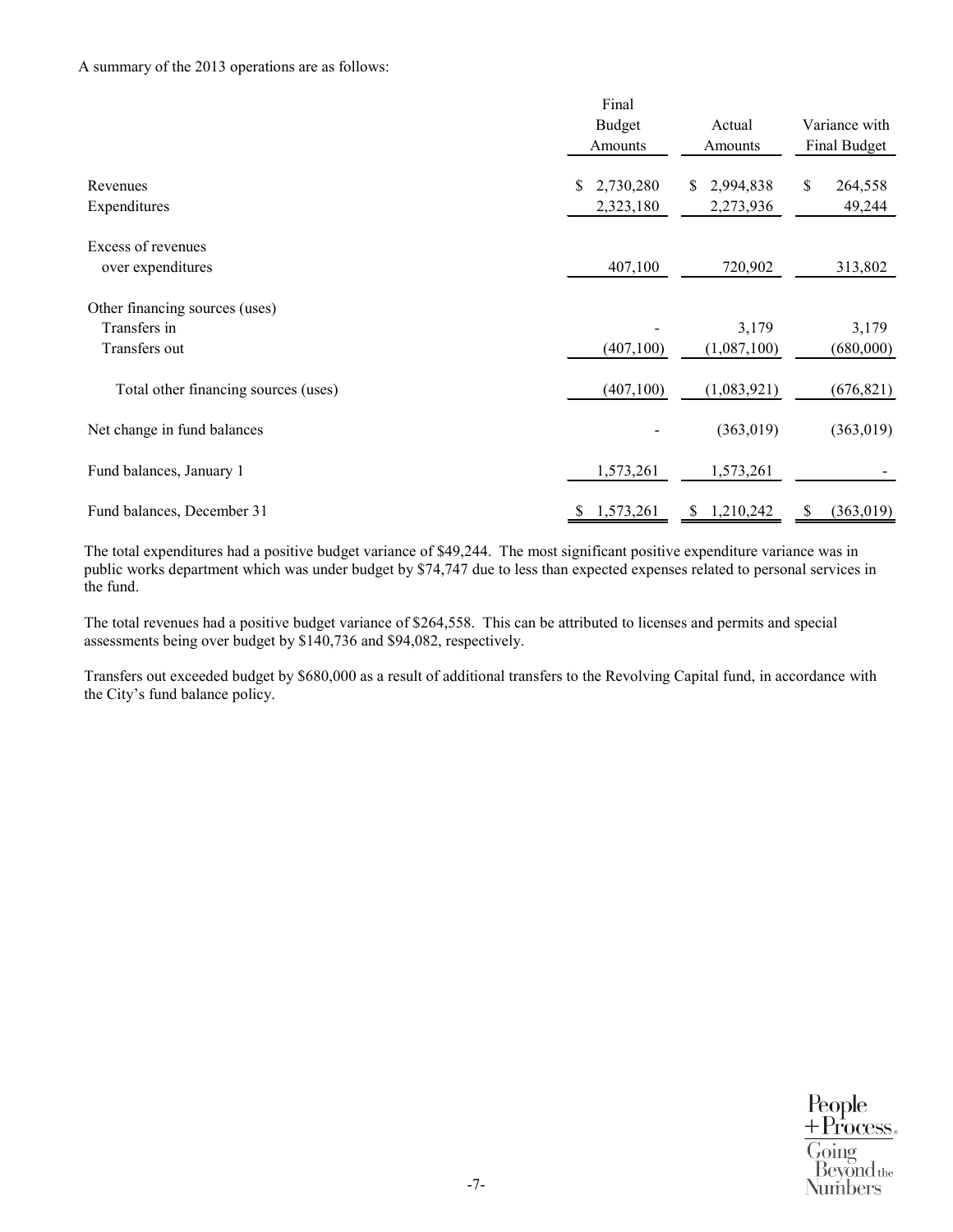|                              |             |             |             | Percent of             |            |     |
|------------------------------|-------------|-------------|-------------|------------------------|------------|-----|
| Revenue Source               | 2011        | 2012        | 2013        | Total                  | Per Capita |     |
| Taxes                        | \$1,921,680 | \$1,956,182 | \$2,073,166 | 69.2 %                 | \$         | 450 |
| Licenses and permits         | 50,353      | 80,570      | 184,736     | 6.2                    |            | 40  |
| Intergovernmental            | 585,140     | 505,282     | 522,044     | 17.4                   |            | 113 |
| Charges for services         | 113,779     | 85,979      | 93,975      | 3.1                    |            | 20  |
| Fines and forfeitures        | 15,013      | 8.312       | 12,000      | 0.4                    |            | 3   |
| Special assessments          | 73,044      | 54,070      | 94,082      | 3.1                    |            | 20  |
| Interest on investments      | 6,229       | 10,932      | (8,381)     | (0.3)                  |            | (2) |
| Miscellaneous                | 56,807      | 64,202      | 23,216      | 0.8                    |            | 5   |
| Transfers in                 | 324,467     | 4,750       | 3,179       | 0.1                    |            |     |
| Total revenues and transfers | \$3,146,512 | \$2,770,279 | \$2,998,017 | 100.0<br>$\frac{0}{0}$ | S.         | 650 |

A summary and comparison of 2011, 2012, and 2013 General fund revenues and transfers in are as follows:

The sources of 2011, 2012, and 2013 revenues and transfers are presented graphically as follows:

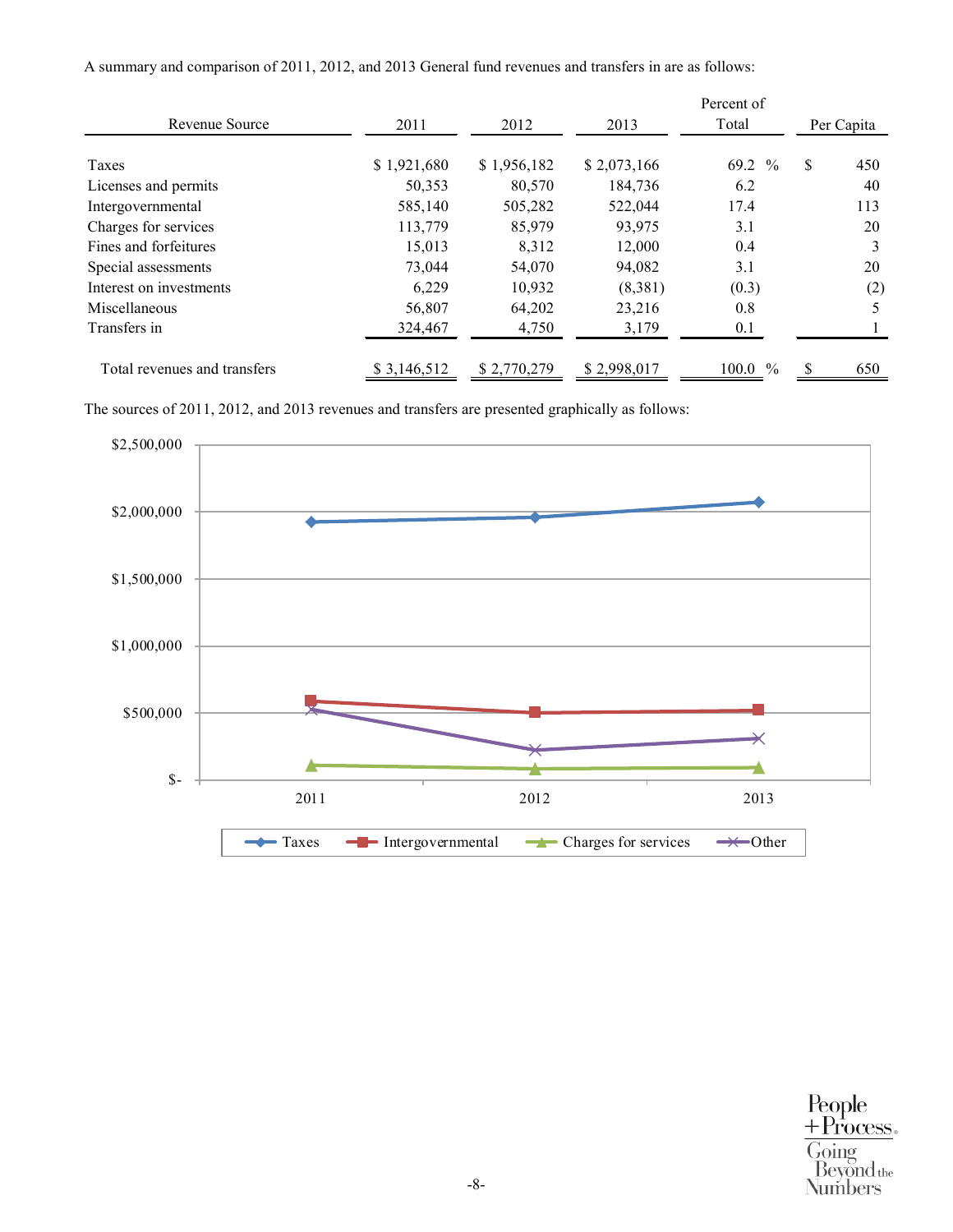A summary and comparison of 2011, 2012, and 2013 General fund expenditures and transfers out are as follows:

|                        |                |                          |                | Percent of   |              | Per    |            | Peer Group |  |
|------------------------|----------------|--------------------------|----------------|--------------|--------------|--------|------------|------------|--|
| Program                | 2011           | 2012                     | 2013           | Total        |              | Capita | Per Capita |            |  |
| Current                |                |                          |                |              |              |        |            |            |  |
| General government     | \$.<br>680.997 | <sup>\$</sup><br>725,853 | \$.<br>725,028 | 21.6<br>$\%$ | $\mathbb{S}$ | 157    | \$         | 125        |  |
| Public safety          | 722,525        | 695,942                  | 742,915        | 22.1         |              | 161    |            | 218        |  |
| Public works           | 571,090        | 508,405                  | 592,553        | 17.6         |              | 129    |            | 106        |  |
| Culture and recreation | 111,386        | 112,909                  | 154,396        | 4.6          |              | 33     |            | 54         |  |
|                        |                |                          |                |              |              |        |            |            |  |
| Total current          | 2,085,998      | 2,043,109                | 2,214,892      | 65.9         |              | 480    |            | 503        |  |
| Capital outlay         | 474,964        | 181,743                  | 59,044         | 1.8          |              | 13     |            | 34         |  |
| Transfers out          | 425,188        | 159,900                  | 1,087,100      | 32.3         |              | 236    |            |            |  |
|                        |                |                          |                |              |              |        |            |            |  |
| Total expenditures     |                |                          |                |              |              |        |            |            |  |
| and transfers          | \$2,986,150    | \$2,384,752              | \$3,361,036    | 100.0 %      |              | 729    |            | 537        |  |

The above chart compares the amount the City spends per capita, in comparison to a peer group. The peer group average is compiled from information requested from the Office of the State Auditor for fourth class cities (populations 2,500-10,000) across the State.

The increase in transfers out was in accordance with the City's adopted fund balance policy. The transfer out was to the Revolving Capital fund and will be used for future capital purchases.





 $\begin{array}{l} \text{People} \\ + \text{Process}. \end{array}$ Going  $\operatorname{Bevond}$  the Numbers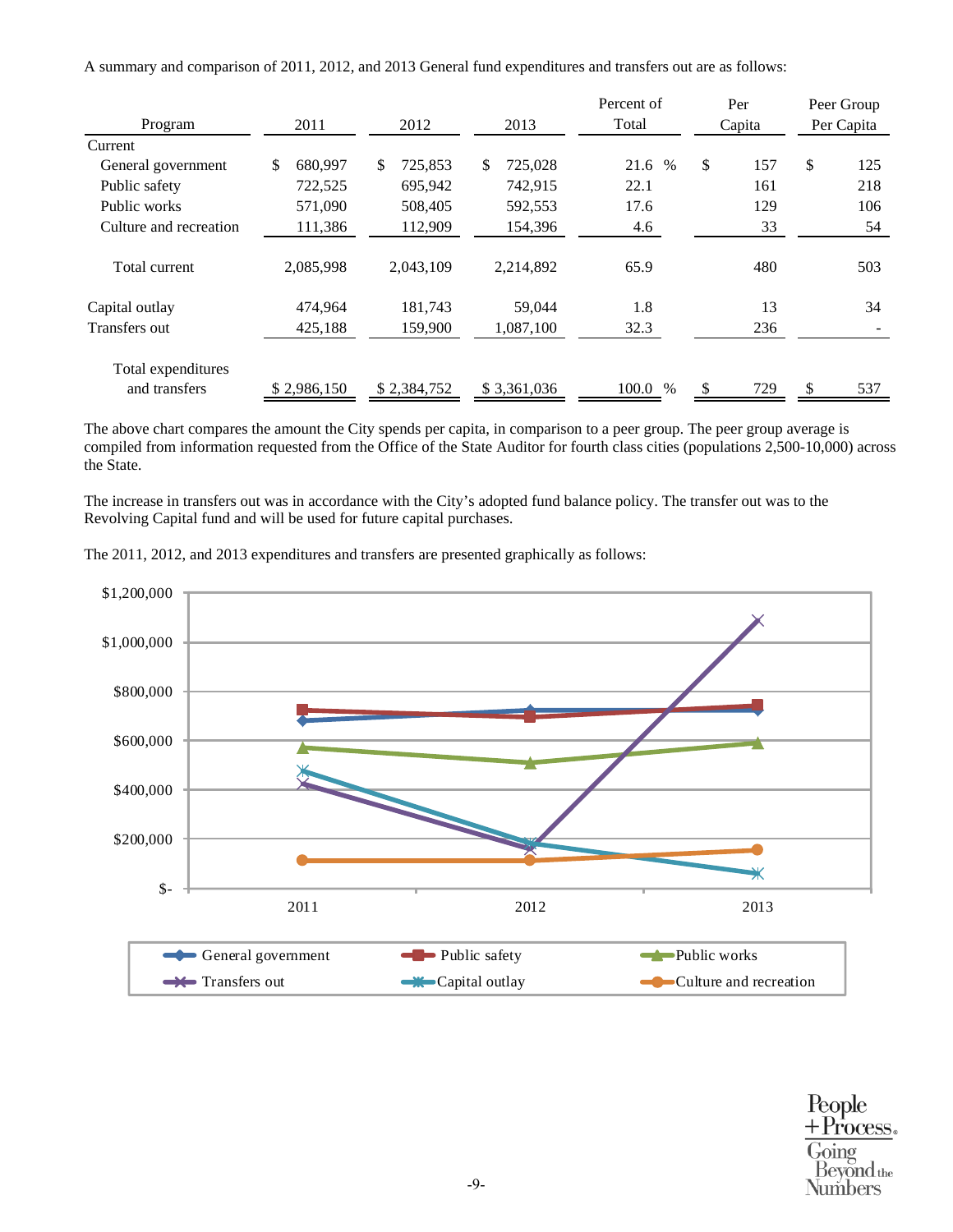### **Special Revenue Funds**

Special revenue funds are a classification of funds to account for revenues and related expenditures segregated by City policy (committed) or federal or state statutes (restricted) for specific purposes. The fund balances of the special revenue funds were as follows at December 31, 2013 and 2012:

| <b>Fund Balances</b> |           |      |           |            |            |  |  |
|----------------------|-----------|------|-----------|------------|------------|--|--|
| December 31,         |           |      |           |            |            |  |  |
| 2013                 |           | 2012 |           | (Decrease) |            |  |  |
|                      |           |      |           |            |            |  |  |
| \$                   | 473,518   | S.   | 919,968   | S          | (446, 450) |  |  |
|                      | (74, 394) |      | (86, 114) |            | 11,720     |  |  |
|                      |           |      |           |            |            |  |  |
|                      | 249,086   |      | 228,283   |            | 20,803     |  |  |
|                      |           |      |           |            |            |  |  |
|                      | 648,210   | S    | 1,062,137 |            | (413,927)  |  |  |
|                      |           |      |           |            | Increase   |  |  |

All funds should have sufficient resources to provide for their operations but occasionally deficits will occur. The Fire fund decrease can be attributed capital outlay purchases of \$689,104 during the year. The Community Center fund balance increased \$11,720 from 2012, but remains in a deficit. It is recommended that the City review its financing plans to ensure that future revenue will be sufficient to eliminate this deficit.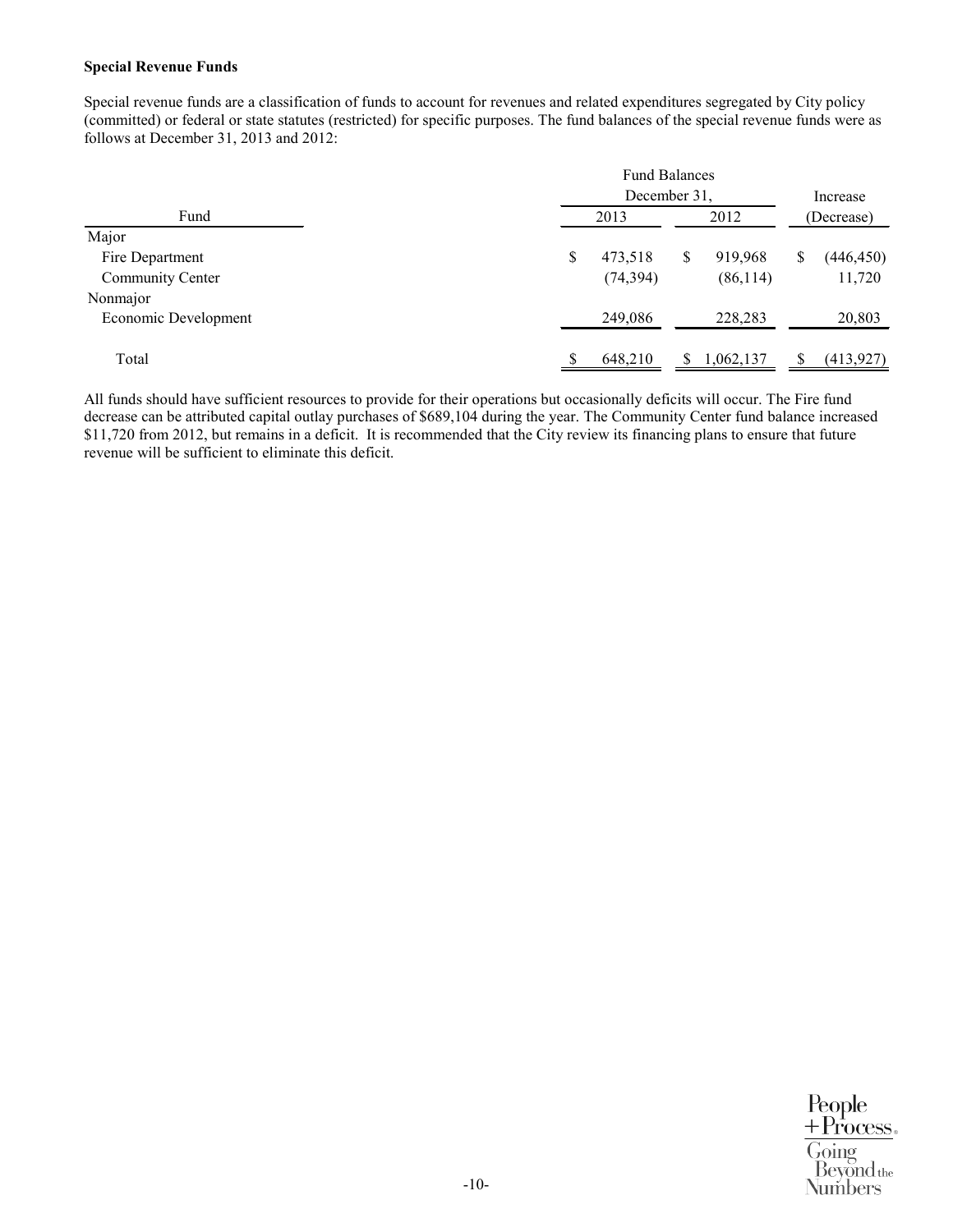# **Debt Service Funds**

Debt Service funds are a type of governmental fund to account for the accumulation of resources for the payment of interest and principal on debt (other than enterprise fund debt).

Debt Service funds may have one or a combination of the following revenue sources pledged to retire debt as follows:

- Property taxes Primarily for general City benefit projects such as streets and municipal buildings. Property taxes may also be used to fund special assessment bonds which are not fully assessed.
- Capitalized interest portion of bond proceeds After the sale of bonds, the project may not produce revenue (tax increments or special assessments) for a period of one to two years. Bonds are issued with this timing difference considered in the form of capitalized interest.
- Special assessments Charges to benefited properties for various improvements.

In addition to the above pledged assets, other funding sources may be received by Debt Service funds as follows:

- Residual project proceeds from the related capital projects fund
- Investment earnings
- State or Federal grants
- Transfers from other funds

The following is a recap of the various Debt Service fund assets and the related bond principal outstanding:

| Debt Description                                                                        |   | Cash<br>Balance                   |   | Total<br>Assets      |  | <b>Bonds</b><br>Outstanding | Year of<br>Maturity  |
|-----------------------------------------------------------------------------------------|---|-----------------------------------|---|----------------------|--|-----------------------------|----------------------|
| G.O. Fire Station Refunding Bonds, Series 2011A<br>G.O. Improvement Bonds, Series 2010A | S | 176.203<br>598,865                | S | 407,713<br>1,449,760 |  | 1,155,000<br>1,740,000      | 02/01/19<br>02/01/26 |
| Total                                                                                   |   | 775,068                           |   | \$1,857,473          |  | 2,895,000                   |                      |
|                                                                                         |   | Total remaining interest payments |   |                      |  | 533,965                     |                      |



# **Debt Service Scheduled Principal and Interest for the Next 5 Years**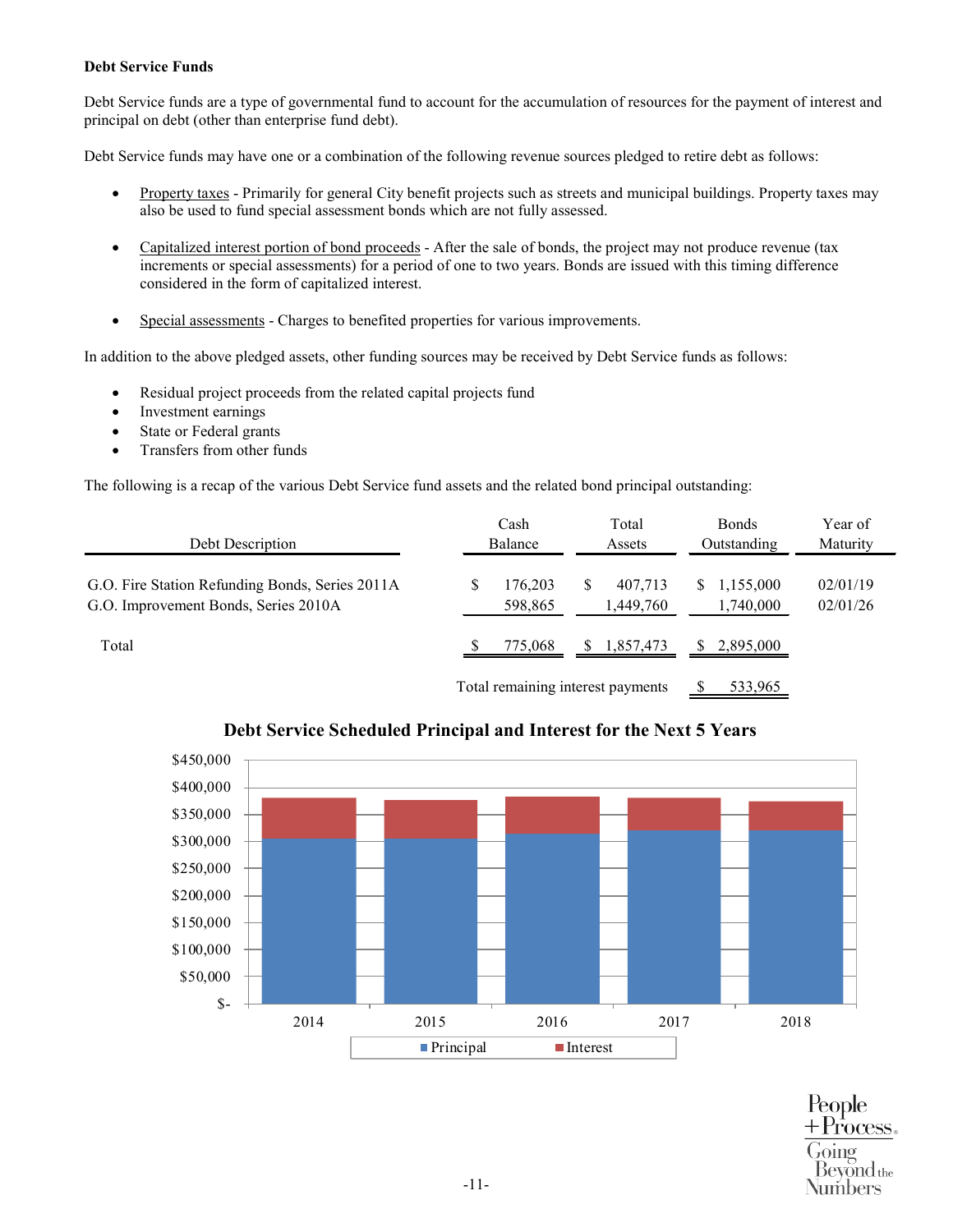# **Capital Projects Funds**

The capital projects funds are used to account for and report financial resources that are restricted, committed, or assigned to expenditure for capital outlays, including the acquisition or construction of capital facilities and other capital assets not being financed by proprietary funds. The fund balances of capital projects funds were as follows at December 31, 2013 and 2012:

|                                                     | <b>Fund Balances</b> |                 |                   |
|-----------------------------------------------------|----------------------|-----------------|-------------------|
|                                                     | December 31.         | Increase        |                   |
| Fund                                                | 2013                 | 2012            | (Decrease)        |
| Major                                               |                      |                 |                   |
| Revolving Capital                                   | \$7,069,125          | 8,823,864<br>S. | (1,754,739)       |
| Nonmajor                                            |                      |                 |                   |
| <b>Trunk Facilities</b>                             | 243,099              | 880,337         | (637, 238)        |
| 2011 Industrial Park Street and Utility Improvement | 885,673              | 895,664         | (9,991)           |
| Fossum Fields Road Pedestrian Path                  | 41,077               | 43,562          | (2,485)           |
| Total                                               | 8,238,974            | \$10,643,427    | (2,404,453)<br>S. |

The City has done well monitoring the status of outstanding capital project funds, identifying financing to eliminate deficits and closing those that are complete. We recommend the City continue to evaluate the status of each fund annually. The decrease in the revolving capital fund is due to a combination of items including: capital outlay of approximately \$1,450,000, a transfer in from the General fund of approximately \$1,100,000, a transfer out of approximately \$360,000 to the Golf enterprise fund to support operations and a transfer out of approximately \$1,400,000 to the Sewer fund for capital purchases. The decrease in the Trunk Facilities fund is due to a transfer out of \$699,330.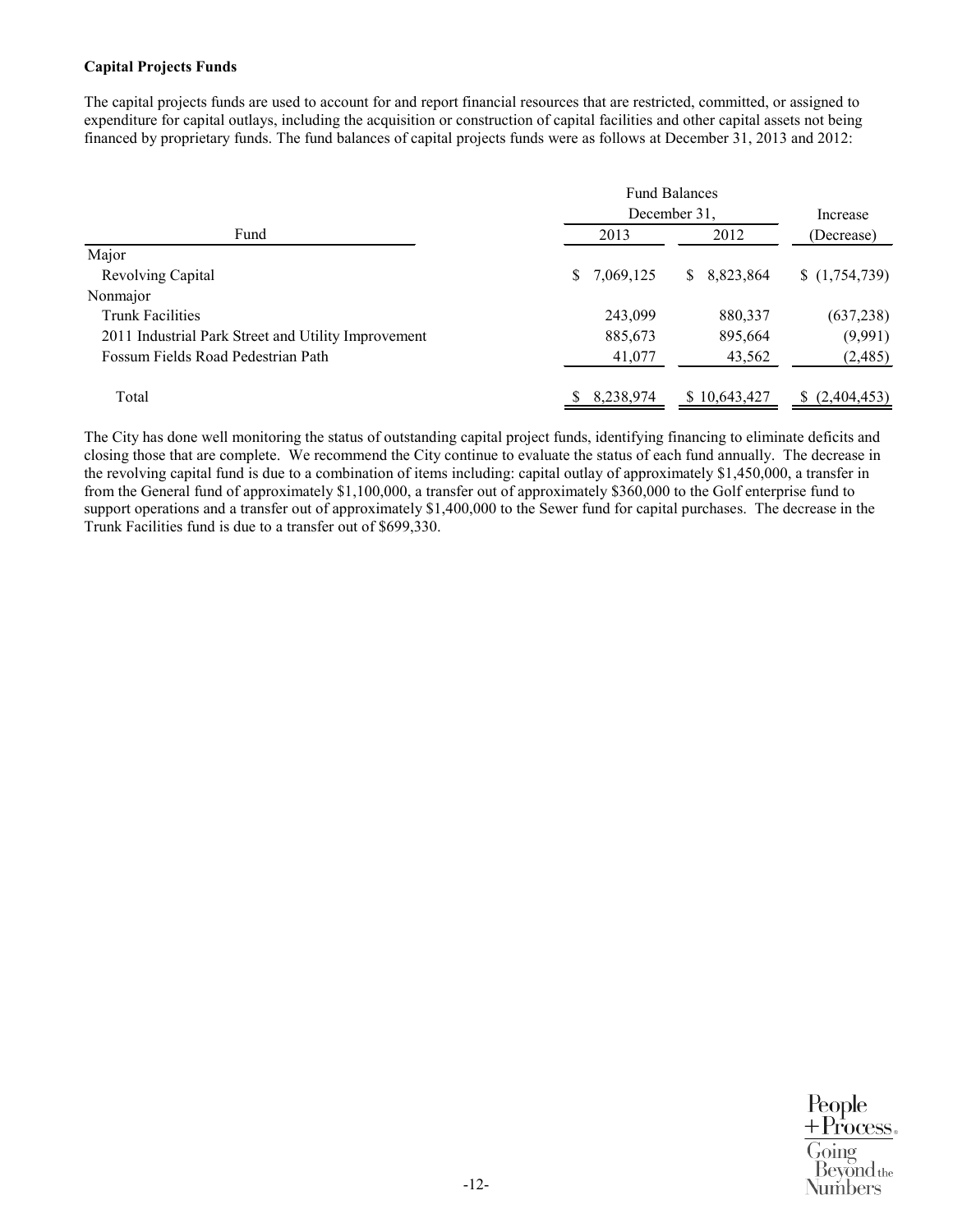# **Enterprise Funds**

Enterprise funds are used to account for operations that are financed and operated in a manner similar to private business enterpriseswhere the intent is that the costs of providing goods or services to the general public on a continuing basis be financed or recovered primarily through user charges. The results of the operations in terms of cash flow and the breakdown of the cash balances for the past four years are as follows:



**Water Fund Cashflow - Excluding 2012A Refunding Bond Activity** 

# **Water Fund Cash Balances - Excluding 2012A Refunding Bond Activity**



Some of the items with significant changes are highlighted below:

- Operating receipts (blue) were sufficient to cover operating costs (grey) and debt payments (green) in each of the prior four years.
- A transfer of \$659,330 was received in 2013 from nonmajor governmental funds for future capital outlay.
- Overall operating receipts were consistent with the prior year.

We recommend the City review rates annually to determine if operating revenues will cover operating costs and future projects.

People rocess.  $\operatorname{Sevond}$  the vumbers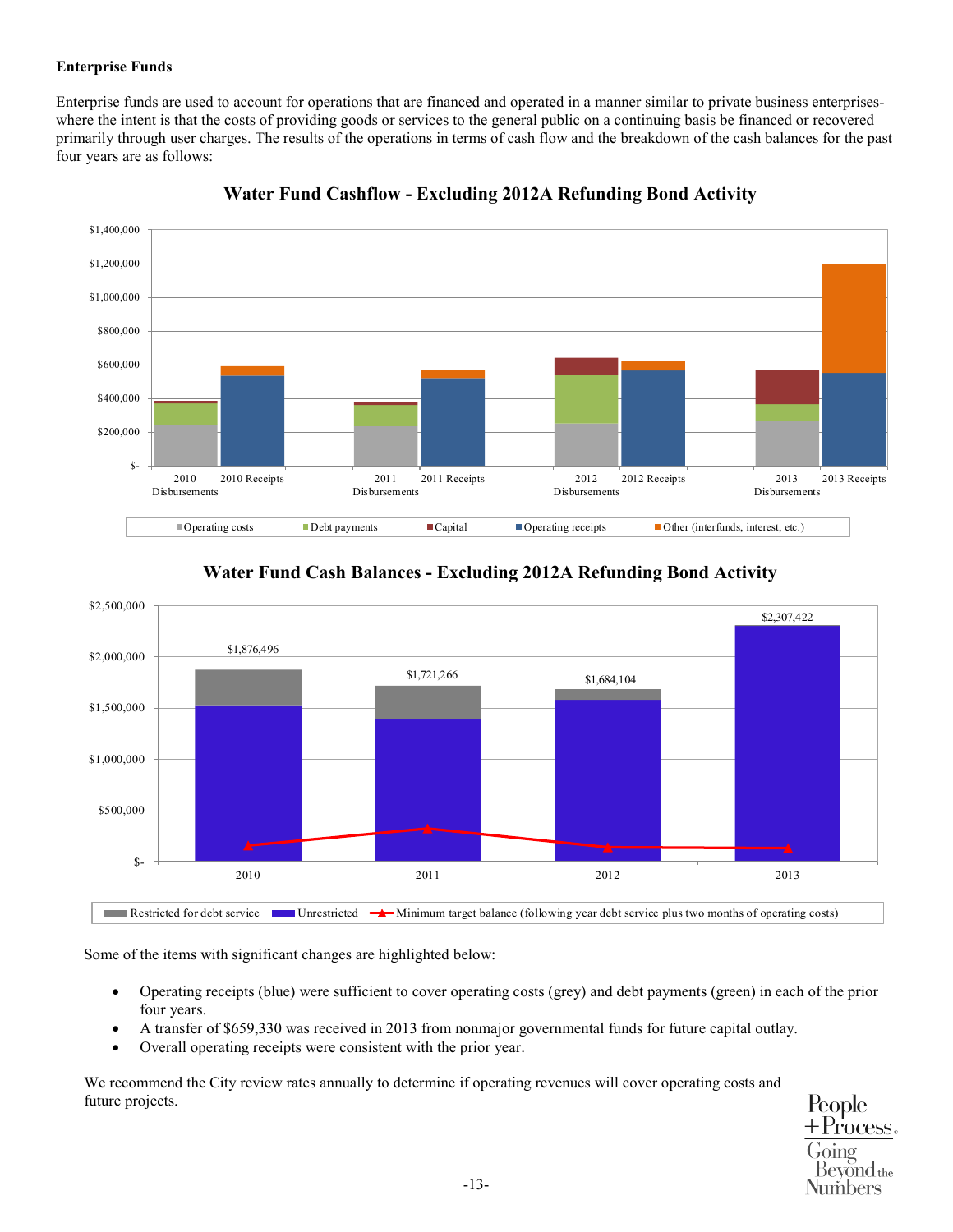

# **Sewer Fund Cashflow - Excluding 2012A Refunding Bond Activity**

**Sewer Fund Cash Balance - Excluding 2012A Refunding Bond Activity** 



Some of the items with significant changes are highlighted below:

- Operating receipts (blue) were sufficient to cover operating costs (grey) in each of the prior four years. Also, with exception of 2011, operating receipts (blue) and other receipts (mainly taxes) have been sufficient to cover operating costs (grey) and debt payments (green).
- A transfer of approximately \$1,400,000 was received in 2013 from Revolving Capital fund for future capital outlay. This can be seen in the increase in unrestricted cash (blue) in the above cash balance chart.
- Receipts from customers and users increased approximately 24 percent (\$285,000) from prior year.

We recommend the City review rates annually to determine if operating revenues will cover operating costs and future projects.

People + Process. oino  $\operatorname{Bevond}$ the vumbers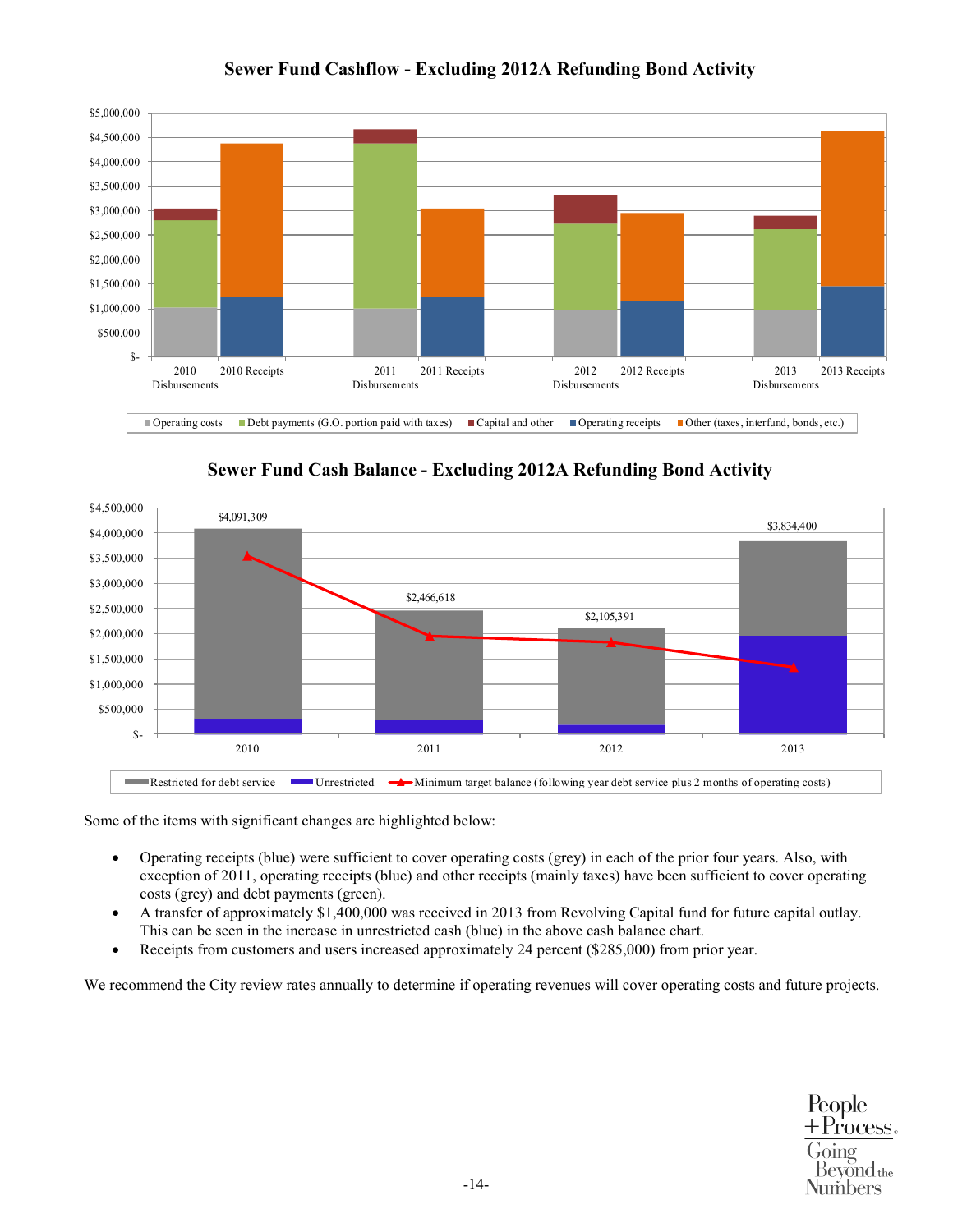# **Golf Course Operations**

|                             | 2011          |                        | 2012           |               | 2013          |         |
|-----------------------------|---------------|------------------------|----------------|---------------|---------------|---------|
|                             | Total         | Percent                | Total          | Percent       | Total         | Percent |
| Operating revenues          | 829,939<br>\$ | 100.0<br>$\frac{0}{0}$ | \$<br>884,973  | 100.0<br>$\%$ | 828,710<br>S. | 100.0 % |
| Operating expenses          | (933, 786)    | (112.5)                | (905, 253)     | (102.3)       | (860, 734)    | (103.9) |
| Depreciation                | (225, 364)    | (27.2)                 | (220, 728)     | (24.9)        | (250, 139)    | (30.2)  |
| Operating loss              | (329, 211)    | (39.7)                 | (241,008)      | (27.2)        | (282, 163)    | (34.1)  |
| Nonoperating                |               |                        |                |               |               |         |
| revenues (expenses)         | 48,507        | 5.8                    | 8,025          |               | (4,668)       | (0.6)   |
| Interest expense            | (4,146)       | (0.5)                  | (12, 110)      | (1.4)         | (13, 183)     | (1.6)   |
| Loss before transfers       | (284, 850)    | (34.4)                 | (245,093)      | (27.7)        | (300, 014)    | (36.3)  |
| Transfers in                | 179,060       | 21.6                   | 154,000        | 17.4          | 359,113       | 43.3    |
| Change in fund net position | (105,790)     | $(12.8)$ %             | (91,093)<br>-S | $(10.3)$ %    | 59,099<br>-S  | $7.0\%$ |
| Cash and temporary          |               |                        |                |               |               |         |
| investments                 | 1,727         |                        | 2,886          |               | 4,209         |         |
| Capital lease payable       | 296,739       |                        | 257,705        |               | 332,883       |         |

# **Golf Fund Cashflow Activity**



Some of the items with significant changes are highlighted below:

- Operating receipts (blue) were not sufficient to cover operating costs (grey) and debt payments (green) in any of the prior four years.
- A transfer of \$359,113 was received in 2013 from Revolving Capital fund to support operations.

The Golf Course continues to operate at a loss. The City should continue to monitor rates by completing annual cash flow projections. The funds in the revolving capital fund are from the sale of lots around the course a number of years ago. If transfers continue at the rate of the previous few years, the funds remaining from the lot sales will be exhausted by the end of 2014. The City is currently reviewing a variety of funding/operating options for the future of the golf course.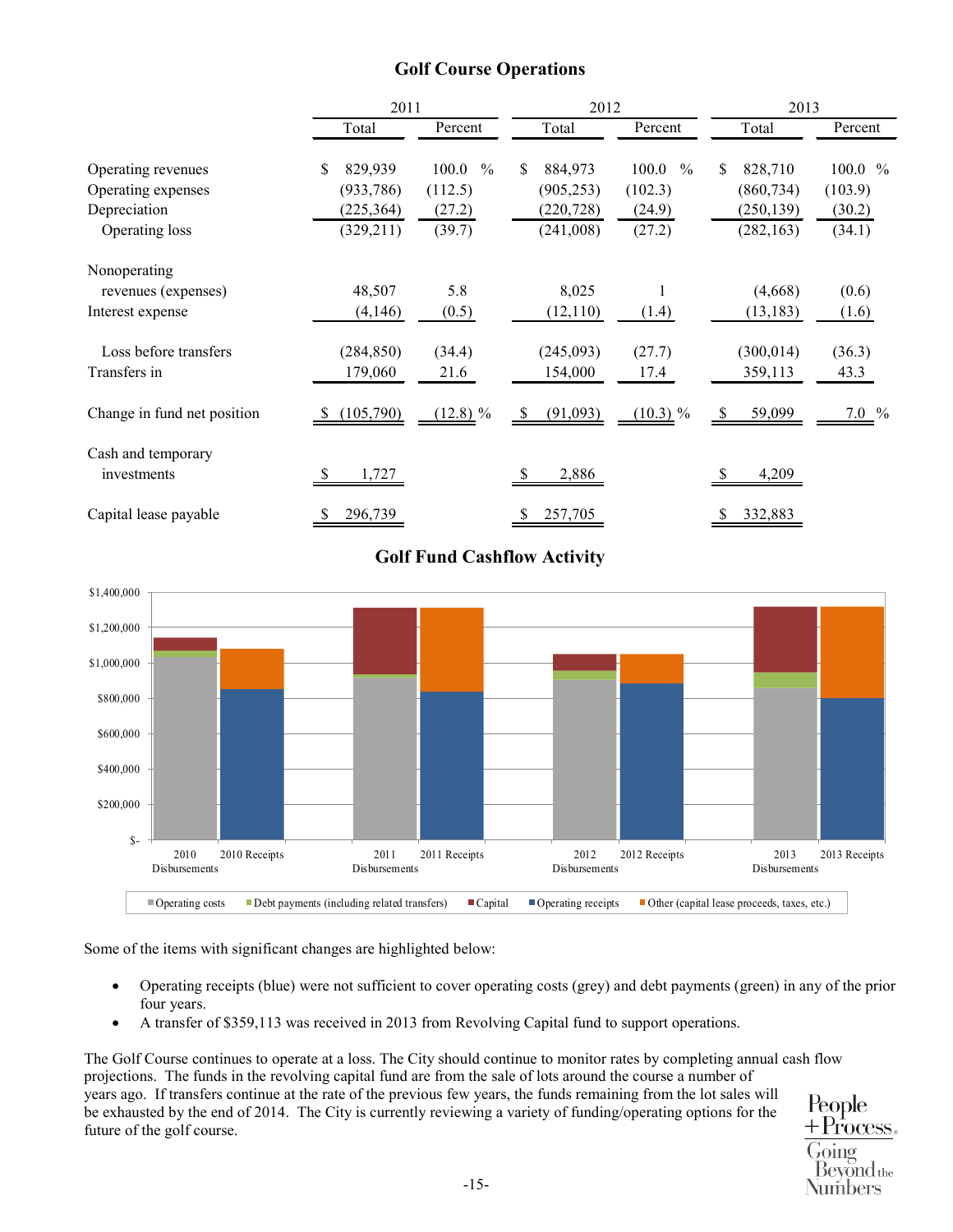# **Ratio Analysis**

The following captures a few ratios from the City's financial statements that give some additional information for trend and peer group analysis. The peer group average is derived from information we have requested from the Office of the State Auditor for Cities of the 4th class (2,500 to 10,000). The majority of these ratios facilitate the use of economic resources focus and accrual basis of accounting at the government-wide level. A combination of liquidity (ability to pay its most immediate obligations), solvency (ability to pay its long-term obligations), funding (comparison of financial amounts and economic indicators to measure changes in financial capacity over time) and common-size (comparison of financial data with other cities) ratios are shown below.

| Ratio                                                  | Calculation                                                       | Source             |                              | 2010           |                                  | 2011             |                               | 2012               |             | 2013           |
|--------------------------------------------------------|-------------------------------------------------------------------|--------------------|------------------------------|----------------|----------------------------------|------------------|-------------------------------|--------------------|-------------|----------------|
| Debt to assets                                         | Total liabilities/total assets                                    | Government-wide    |                              | 34%<br>34%     |                                  | 32%<br>33%       |                               | 24%<br>33%         |             | 23%<br>N/A     |
| Debt service coverage                                  | Net cash provided by operations/<br>enterprise fund debt payments | Enterprise funds   |                              | 102%<br>90%    |                                  | 120%<br>106%     |                               | 114%<br>106%       |             | 129%<br>N/A    |
| Debt per capita                                        | Bonded debt/population                                            | Government-wide    | \$<br>$\mathcal{S}^-$        | 6,942<br>2,774 | S.                               | \$5,712<br>2,826 |                               | \$4,221<br>\$2,626 |             | \$3,821<br>N/A |
| Taxes per capita                                       | Tax revenues/population                                           | Government-wide    | \$<br>S                      | 1,056<br>458   | $\mathbf S$<br>$\mathcal{S}_{0}$ | 1,011<br>500     | $\mathcal{S}$                 | \$1,041<br>480     |             | \$1,031<br>N/A |
| Current expenditures per capita                        | Governmental fund current<br>expenditures/population              | Governmental funds | \$<br>$\mathcal{S}$          | 801<br>624     | S<br>$\mathcal{S}_{0}$           | 751<br>640       | $\mathbb{S}$<br>$\mathcal{S}$ | 760<br>649         | $\mathbf S$ | 770<br>N/A     |
| Capital expenditures per capita                        | Governmental fund capital<br>outlay/population                    | Governmental funds | $\mathbf S$<br>$\mathcal{S}$ | 100<br>265     | $\mathbf S$<br>\$                | 351<br>229       | \$<br>$\mathcal{S}$           | 219<br>298         | $\mathbf S$ | 477<br>N/A     |
| Capital assets % left to<br>depreciate - Governmental  | Net capital assets/<br>gross capital assets                       | Government-wide    |                              | 46%<br>68%     |                                  | 61%<br>64%       |                               | 58%<br>65%         |             | 57%<br>N/A     |
| Capital assets % left to<br>depreciate - Business-type | Net capital assets/<br>gross capital assets                       | Government-wide    |                              | 78%<br>68%     |                                  | 76%<br>65%       |                               | 74%<br>63%         |             | 72%<br>N/A     |
| Represents the City of Becker                          |                                                                   |                    |                              |                |                                  |                  |                               |                    |             |                |

*Peer Group ratio*

# **Debt-to-Assets Leverage Ratio (Solvency Ratio)**

The debt-to-assets leverage ratio is a comparison of a city's total liabilities to its total assets or the percentage of total assets that are provided by creditors. It indicates the degree to which the City's assets are financed through borrowings and other long-term obligations (i.e. a ratio of 50 percent would indicate half of the assets are financing with outstanding debt).

# **Debt Service Coverage Ratio (Solvency Ratio)**

The debt coverage ratio is a comparison of cash generated by operations to total debt service payments (principal and interest) of enterprise funds. This ratio indicates if there are sufficient cash flows from operations to meet debt service obligations. Except in cases where other nonoperating revenues (i.e. taxes, assessments, transfers from other funds, etc.) are used to fund debt service payments, an acceptable ratio would be above 100 percent.

# **Bonded Debt per Capita (Funding Ratio)**

This dollar amount is arrived at by dividing the total bonded debt by the population of the City and represents the amount of bonded debt obligation for each citizen of the City at the end of the year. The higher the amount, the more resources are needed in the future to retire these obligations through taxes, assessments or user fees.

# **Taxes per Capita (Funding Ratio)**

This dollar amount is arrived at by dividing the total tax revenues by the population of the City and represents the amount of taxes for each citizen of the City for the year. The higher this amount is, the more reliant the City is on taxes to fund its operations.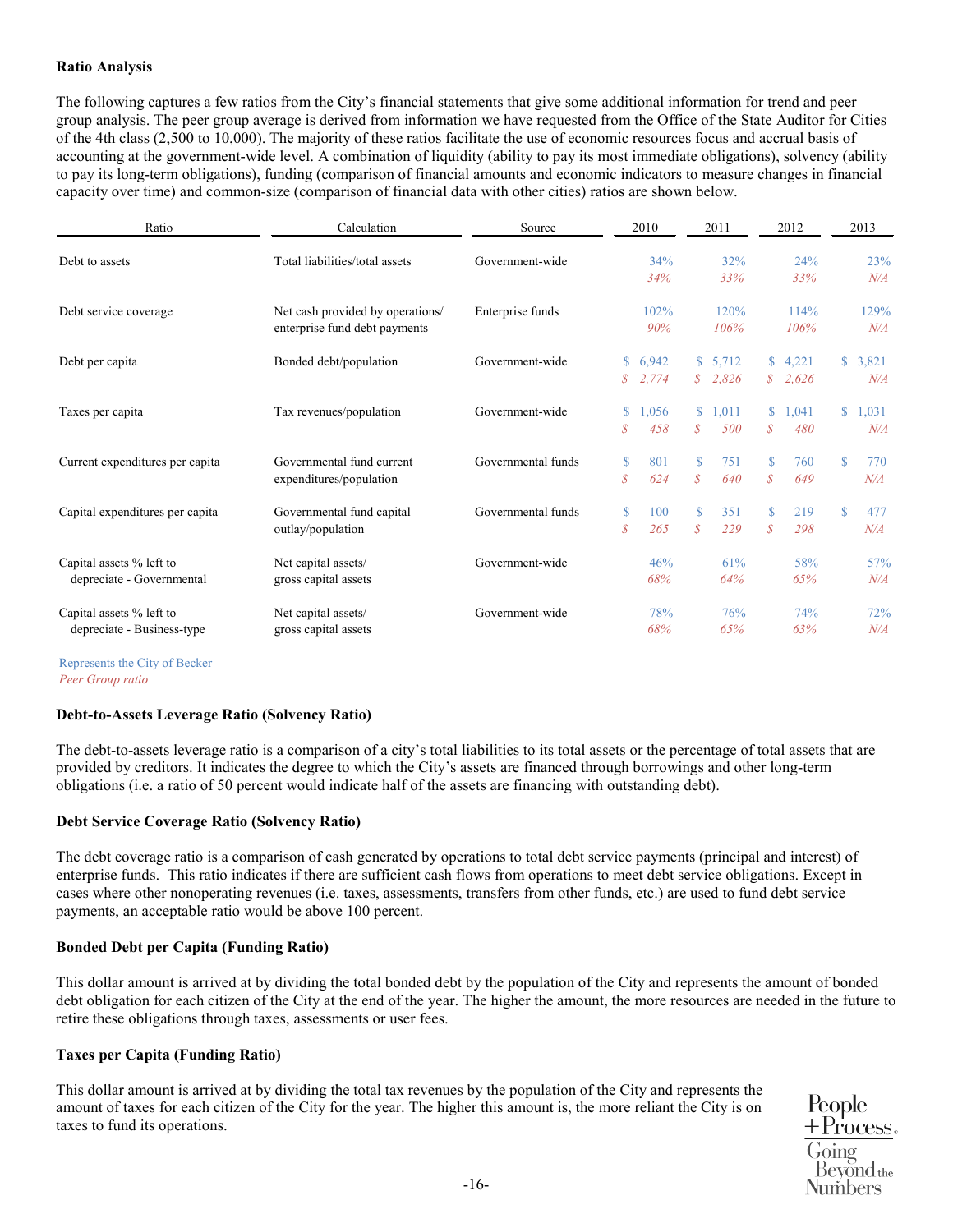# **Current Expenditures per Capita (Funding Ratio)**

This dollar amount is arrived at by dividing the total current governmental expenditures by the population of the City and represents the amount of governmental expenditure for each citizen of the City during the year. Since this is generally based on ongoing expenditures, we would expect consistent annual per capita results.

# **Capital Expenditures per Capita (Funding Ratio)**

This dollar amount is arrived at by dividing the total governmental capital outlay expenditures by the population of the City and represents the amount of capital expenditure for each citizen of the City during the year. Since projects are not always recurring, the per capita amount will fluctuate from year to year.

# **Capital Assets Percentage (Common-size Ratio)**

This percentage represents the percent of governmental or business-type capital assets that are left to be depreciated. The lower this percentage, the older the City's capital assets are and may need major repairs or replacements in the near future. A higher percentage may indicate newer assets being constructed or purchased and may coincide with higher debt ratios or bonded debt per capita.

# **Future Accounting Standard Changes**

The following Governmental Accounting Standards Board (GASB) Statements have been issued and may have an impact on future City financial statements: **(1)** 

**GASB Statement No. 67** - *The Financial Reporting for Pension Plans- an Amendment to GASB Statement No. 25*

# **Summary**

The objective of this Statement is to improve financial reporting by state and local governmental pension plans. This Statement results from a comprehensive review of the effectiveness of existing standards of accounting and financial reporting for pensions with regard to providing decision-useful information, supporting assessments of accountability and interperiod equity, and creating additional transparency.

This Statement replaces the requirements of Statements No. 25, *Financial Reporting for Defined Benefit Pension Plans and Note Disclosures for Defined Contribution Plans*, and No. 50, *Pension Disclosures*, as they relate to pension plans that are administered through trusts or equivalent arrangements (hereafter jointly referred to as trusts) that meet certain criteria.

The requirements of Statements No. 25 and No. 50 remain applicable to pension plans that are not administered through trusts covered by the scope of this Statement and to defined contribution plans that provide postemployment benefits other than pensions.

This Statement is effective for financial statements for fiscal years beginning after June 15, 2013. Earlier application is encouraged.

# **How the Changes in This Statement Will Improve Financial Reporting**

The requirements of this Statement will improve financial reporting primarily through enhanced note disclosures and schedules of required supplementary information that will be presented by the pension plans that are within its scope. The new information will enhance the decision-usefulness of the financial reports of these pension plans, their value for assessing accountability, and their transparency by providing information about measures of net pension liabilities and explanations of how and why those liabilities changed from year to year. The net pension liability information, including ratios, will offer an up-to-date indication of the extent to which the total pension liability is covered by the fiduciary net position of the pension plan. The comparability of the reported information for similar types of pension plans will be improved by the changes related to the attribution method used to determine the total pension liability. The contribution schedule will provide measures to evaluate decisions related to the assessment of contribution rates in comparison to actuarially determined rates, when such rates are determined. In that circumstance, it also will provide information about whether employers and nonemployer contributing entities, if applicable, are keeping pace with actuarially determined contribution measures. In addition, new information about rates of return on pension plan investments will inform financial report users about the effects of market conditions on the pension plan's assets over time and provide information for users to assess the relative success of the pension plan's investment strategy and the relative contribution that investment earnings provide to the pension plan's ability to pay People benefits to plan members when they come due.

 $+$  Process. <del>i</del>oing Bevond<sub>the</sub> Numbers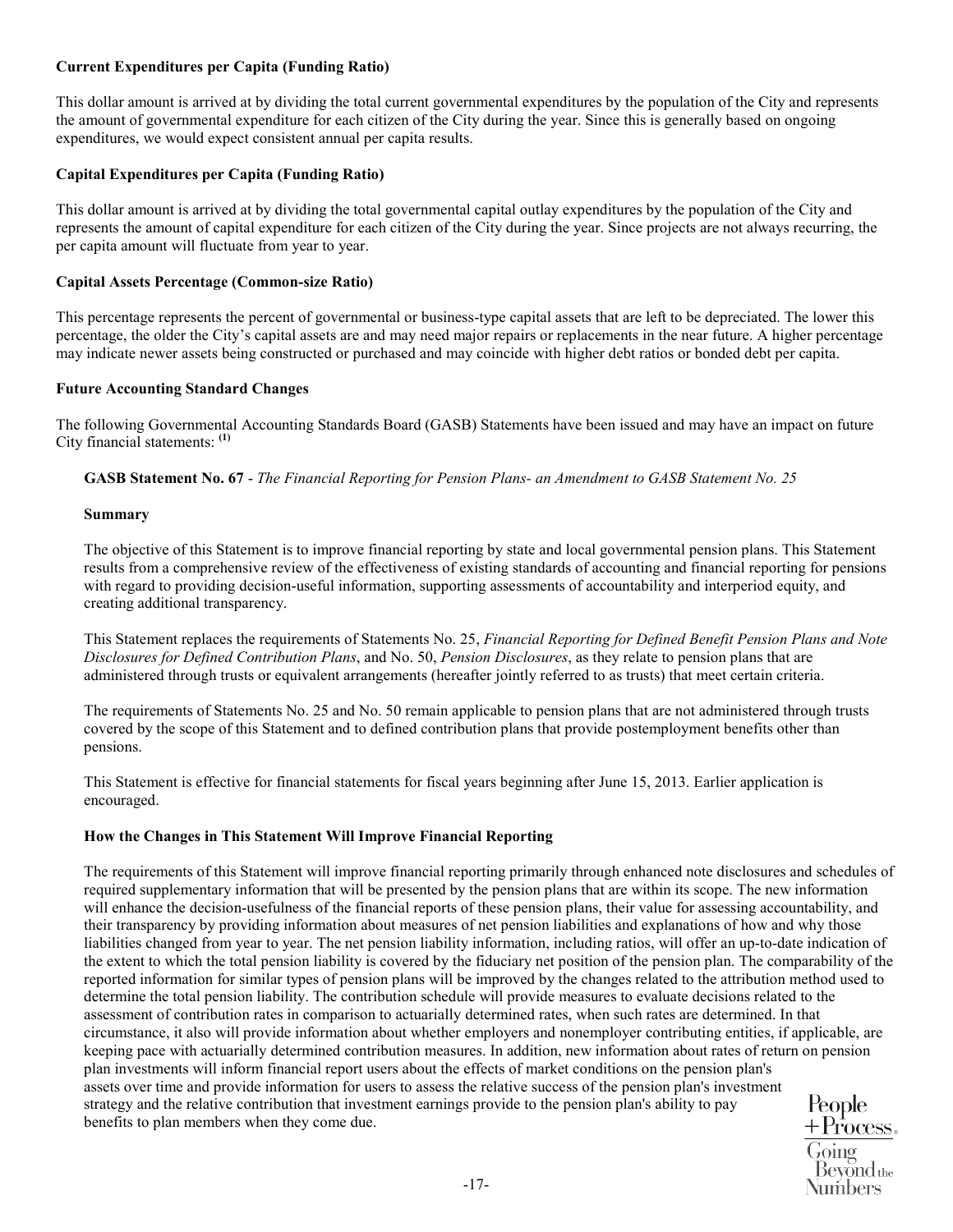# **Future Accounting Standard Changes - Continued**

# **GASB Statement No. 68** - *The Accounting and Financial Reporting of Pensions- an Amendment of GASB Statement No. 27*

The primary objective of this Statement is to improve accounting and financial reporting by state and local governments for pensions. It also improves information provided by state and local governmental employers about financial support for pensions that is provided by other entities. This Statement results from a comprehensive review of the effectiveness of existing standards of accounting and financial reporting for pensions with regard to providing decision-useful information, supporting assessments of accountability and interperiod equity, and creating additional transparency.

This Statement replaces the requirements of [Statement No. 27,](https://checkpoint.riag.com/app/main/docLinkNew?DocID=iGASB%3A841.2233&SrcDocId=T0GASB%3A1237.1-1&feature=ttoc&lastCpReqId=2203293) Accounting for Pensions by State and Local Governmental Employers, as well as the requirements of [Statement No. 50,](https://checkpoint.riag.com/app/main/docLinkNew?DocID=iGASB%3A932.1&SrcDocId=T0GASB%3A1237.1-1&feature=ttoc&lastCpReqId=2203293) Pension Disclosures, as they relate to pensions that are provided through pension plans administered as trusts or equivalent arrangements (hereafter jointly referred to as trusts) that meet certain criteria. The requirements of [Statements 27](https://checkpoint.riag.com/app/main/docLinkNew?DocID=iGASB%3A841.2233&SrcDocId=T0GASB%3A1237.1-1&feature=ttoc&lastCpReqId=2203293) and [50](https://checkpoint.riag.com/app/main/docLinkNew?DocID=iGASB%3A932.1&SrcDocId=T0GASB%3A1237.1-1&feature=ttoc&lastCpReqId=2203293) remain applicable for pensions that are not covered by the scope of this Statement.

This Statement is effective for fiscal years beginning after June 15, 2014. Earlier application is encouraged.

# **How the Changes in This Statement Will Improve Financial Reporting**

The requirements of this Statement will improve the decision-usefulness of information in employer and governmental nonemployer contributing entity financial reports and will enhance its value for assessing accountability and interperiod equity by requiring recognition of the entire net pension liability and a more comprehensive measure of pension expense. Decisionusefulness and accountability also will be enhanced through new note disclosures and required supplementary information.

# **GASB Statement No. 69 -** *Government Combinations and Disposals of Government Operations*

# **Summary**

This Statement establishes accounting and financial reporting standards related to government combinations and disposals of government operations. As used in this Statement, the term government combinations include a variety of transactions referred to as mergers, acquisitions, and transfers of operations.

The distinction between a government merger and a government acquisition is based upon whether an exchange of significant consideration is present within the combination transaction. Government mergers include combinations of legally separate entities without the exchange of significant consideration. This Statement requires the use of carrying values to measure the assets and liabilities in a government merger. Conversely, government acquisitions are transactions in which a government acquires another entity, or its operations, in exchange for significant consideration. This Statement requires measurements of assets acquired and liabilities assumed generally to be based upon their acquisition values. This Statement also provides guidance for transfers of operations that do not constitute entire legally separate entities and in which no significant consideration is exchanged. This Statement defines the term operations for purposes of determining the applicability of this Statement and requires the use of carrying values to measure the assets and liabilities in a transfer of operations.

A disposal of a government's operations results in the removal of specific activities of a government. This Statement provides accounting and financial reporting guidance for disposals of government operations that have been transferred or sold.

This Statement requires disclosures to be made about government combinations and disposals of government operations to enable financial statement users to evaluate the nature and financial effects of those transactions.

The requirements of this Statement are effective for government combinations and disposals of government operations occurring in financial reporting periods beginning after December 15, 2013, and should be applied on a prospective basis. Earlier application is encouraged.

# **How the Changes in This Statement Will Improve Financial Reporting**

Until now, governments have accounted for mergers, acquisitions, and transfers of operations by analogizing to accounting and financial reporting guidance intended for the business environment, generally APB Opinion No. 16, Business

Combinations. This Statement provides specific accounting and financial reporting guidance for combinations in the governmental environment. This Statement also improves the decision usefulness of financial reporting by requiring that disclosures be made by governments about combination arrangements in which they engage and for disposals of government operations.

People  $+$ Process.  $B$ evond<sub>the</sub> Numbers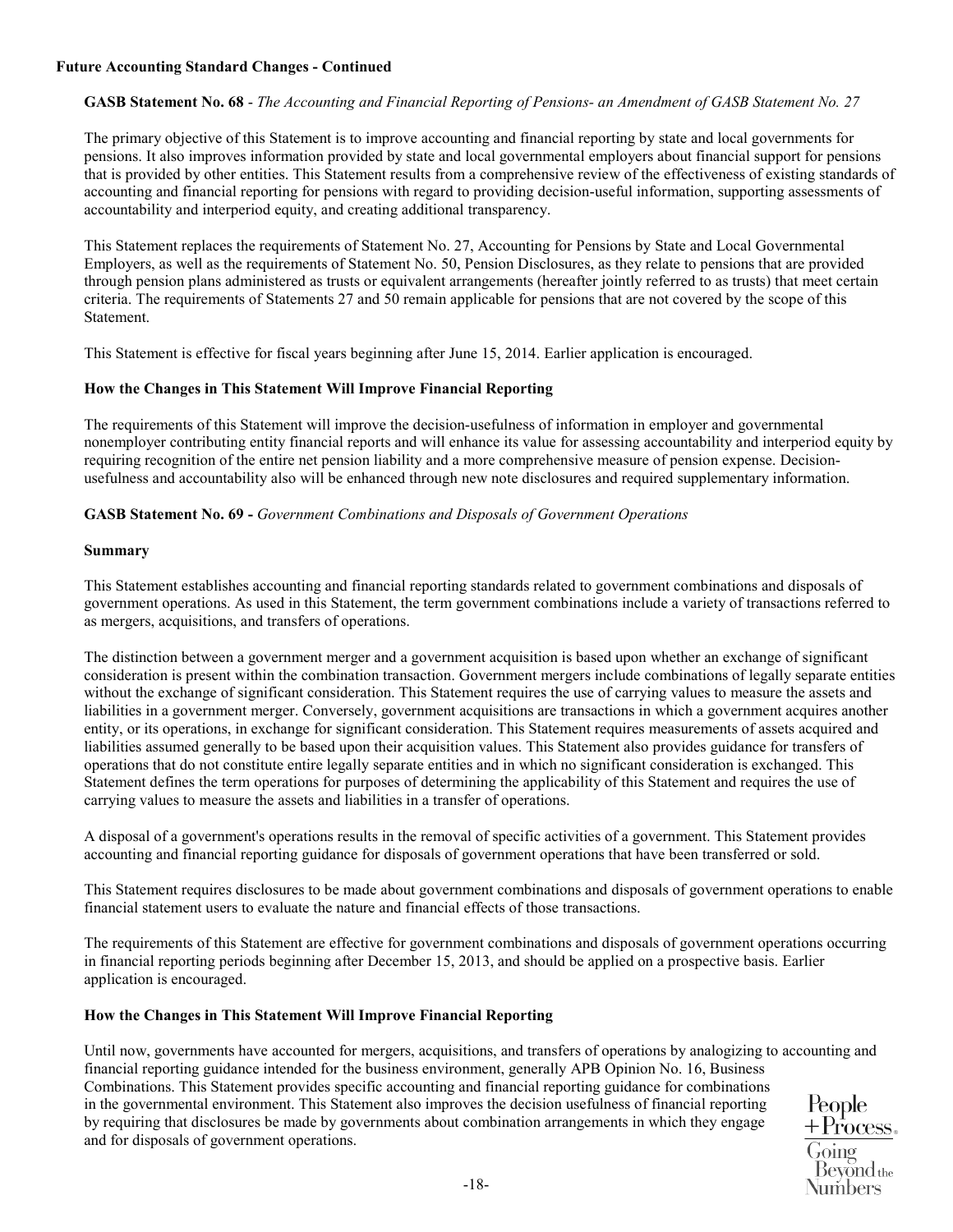# **Future Accounting Standard Changes - Continued**

# **GASB Statement No. 70 -** *Accounting and Financial Reporting for Nonexchange Financial Guarantees*

# **Summary**

Some governments extend financial guarantees for the obligations of another government, a not-for-profit organization, a private entity, or individual without directly receiving equal or approximately equal value in exchange (a nonexchange transaction). As a part of this nonexchange financial guarantee, a government commits to indemnify the holder of the obligation if the entity or individual that issued the obligation does not fulfill its payment requirements. Also, some governments issue obligations that are guaranteed by other entities in a nonexchange transaction. The objective of this Statement is to improve accounting and financial reporting by state and local governments that extend and receive nonexchange financial guarantees.

This Statement requires a government that extends a nonexchange financial guarantee to recognize a liability when qualitative factors and historical data, if any, indicate that it is more likely than not that the government will be required to make a payment on the guarantee. The amount of the liability to be recognized should be the discounted present value of the best estimate of the future outflows expected to be incurred as a result of the guarantee. When there is no best estimate but a range of the estimated future outflows can be established, the amount of the liability to be recognized should be the discounted present value of the minimum amount within the range.

This Statement requires a government that has issued an obligation guaranteed in a nonexchange transaction to report the obligation until legally released as an obligor. This Statement also requires a government that is required to repay a guarantor for making a payment on a guaranteed obligation or legally assuming the guaranteed obligation to continue to recognize a liability until legally released as an obligor. When a government is released as an obligor, the government should recognize revenue as a result of being relieved of the obligation. This Statement also provides additional guidance for intra-entity nonexchange financial guarantees involving blended component units.

This Statement specifies the information required to be disclosed by governments that extend nonexchange financial guarantees. In addition, this Statement requires new information to be disclosed by governments that receive nonexchange financial guarantees.

The provisions of this Statement are effective for reporting periods beginning after June 15, 2013. Earlier application is encouraged. Except for disclosures related to cumulative amounts paid or received in relation to a nonexchange financial guarantee, the provisions of this Statement are required to be applied retroactively. Disclosures related to cumulative amounts paid or received in relation to a nonexchange financial guarantee may be applied prospectively.

# **How the Changes in This Statement Will Improve Financial Reporting**

The requirements of this Statement will enhance comparability of financial statements among governments by requiring consistent reporting by those governments that extend nonexchange financial guarantees and by those governments that receive nonexchange financial guarantees. This Statement also will enhance the information disclosed about a government's obligations and risk exposure from extending nonexchange financial guarantees. This Statement also will augment the ability of financial statement users to assess the probability that governments will repay obligation holders by requiring disclosures about obligations that are issued with this type of financial guarantee.

**GASB Statement No. 71** - *Pension Transition for Contributions Made Subsequent to the Measure Date - an Amendment of GASB Statement No. 68*

# **Summary**

The objective of this Statement is to address an issue regarding application of the transition provisions of Statement No. 68, Accounting and Financial Reporting for Pensions. The issue relates to amounts associated with contributions, if any, made by a state or local government employer or nonemployer contributing entity to a defined benefit pension plan after the measurement date of the government's beginning net pension liability.

> People + Process. **Bevond** the Numbers